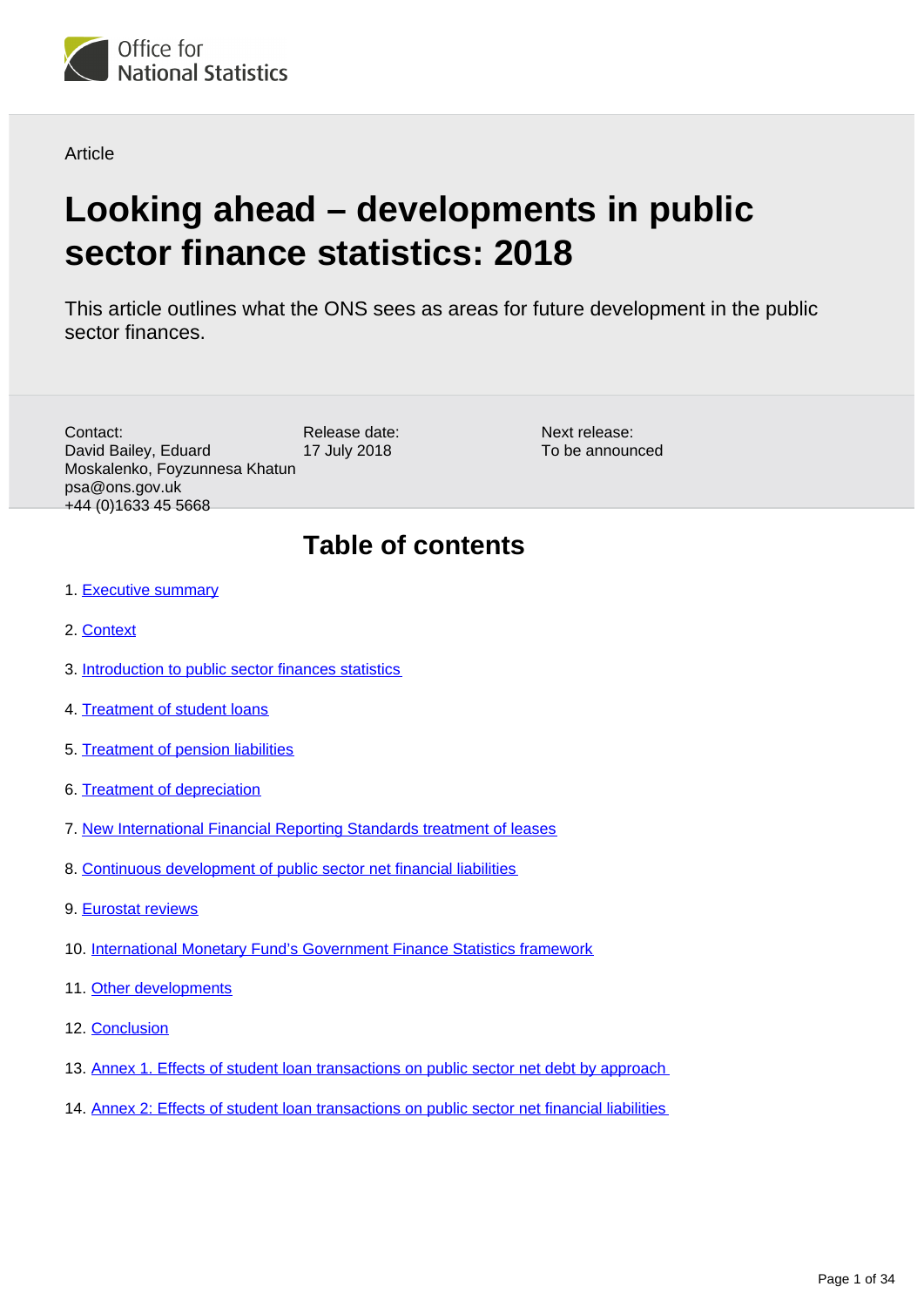## <span id="page-1-0"></span>**1 . Executive summary**

This is the first article in what is envisaged to be a series of annual publications. The aim of the articles is to provide information on methodology work that we are undertaking, or plan to undertake, which may impact future editions of our fiscal statistics. Methodological developments covered in this article will ensure that the public sector finances reflect the latest international statistical guidance on methods and classifications as well as statistical best practice.

The article discusses major pieces of methodological work that we plan to accomplish over the coming few years. It does not include changes related to government policy, events in the UK economy, routine classifications or data updates. However, it does provide details of all those areas where we have identified potential material impacts on the fiscal aggregates. These will usually relate to changes in the international statistical guidance, modifications to the coverage of the public sector finance statistics or improvements in the statistical methodology and compilation practices.

In this article, we focus on the following topics:

- student loans
- pensions
- depreciation
- leases
- public sector financial assets

We also discuss compliance with Eurostat and the International Monetary Fund's government finance statistic requirements. Within each section we set out the reason for reviewing the existing methods and discuss methodological considerations. Where possible, we include the approximate impact on the fiscal aggregates and indicative timescales over which the work will be taking place.

## <span id="page-1-1"></span>**2 . Context**

The monthly public sector finance (PSF) statistics are published jointly by the Office for National Statistics (ONS) and HM Treasury. They provide users with information about the current state of the UK government's fiscal position and are compiled in accordance with the international statistical guidance in the European System of [Accounts 2010: ESA 2010](http://ec.europa.eu/eurostat/web/esa-2010) and the [2016 edition of the Manual on Government Debt and Deficit: MGDD 2016](http://ec.europa.eu/eurostat/web/products-manuals-and-guidelines/-/KS-GQ-16-001) . The coverage of the PSF statistics is the UK public sector, which is defined according to sector classification [decisions made by the ONS in compliance with ESA 2010 and MGDD 2016](https://www.ons.gov.uk/methodology/classificationsandstandards/economicstatisticsclassifications/introductiontoeconomicstatisticsclassifications). The methods and data sources used in the compilation of the monthly PSF statistics are [described in a methodology guide](https://www.ons.gov.uk/economy/governmentpublicsectorandtaxes/publicsectorfinance/methodologies/monthlystatisticsonthepublicsectorfinancesamethodologicalguide). However, until now, we have not published in a single document information on planned methodological work and classification reviews that may affect the PSF statistics over the coming months and years. This article is envisaged to be the first such publication, with regular updates to be published hereafter on an annual basis.

The Office for Budget Responsibility's (OBR) Fiscal Risks Report, published in July 2017, highlights that statistical reclassifications and methodological changes can alter the perception of government's fiscal exposure, as measured by the fiscal aggregates in the PSF. Broadly speaking OBR identify two different scenarios:

- 1. Statistical classification decisions which happen in response to government actions
- 2. Statistical classification decisions and method changes which are made to better capture the economic substance of government policies and interactions.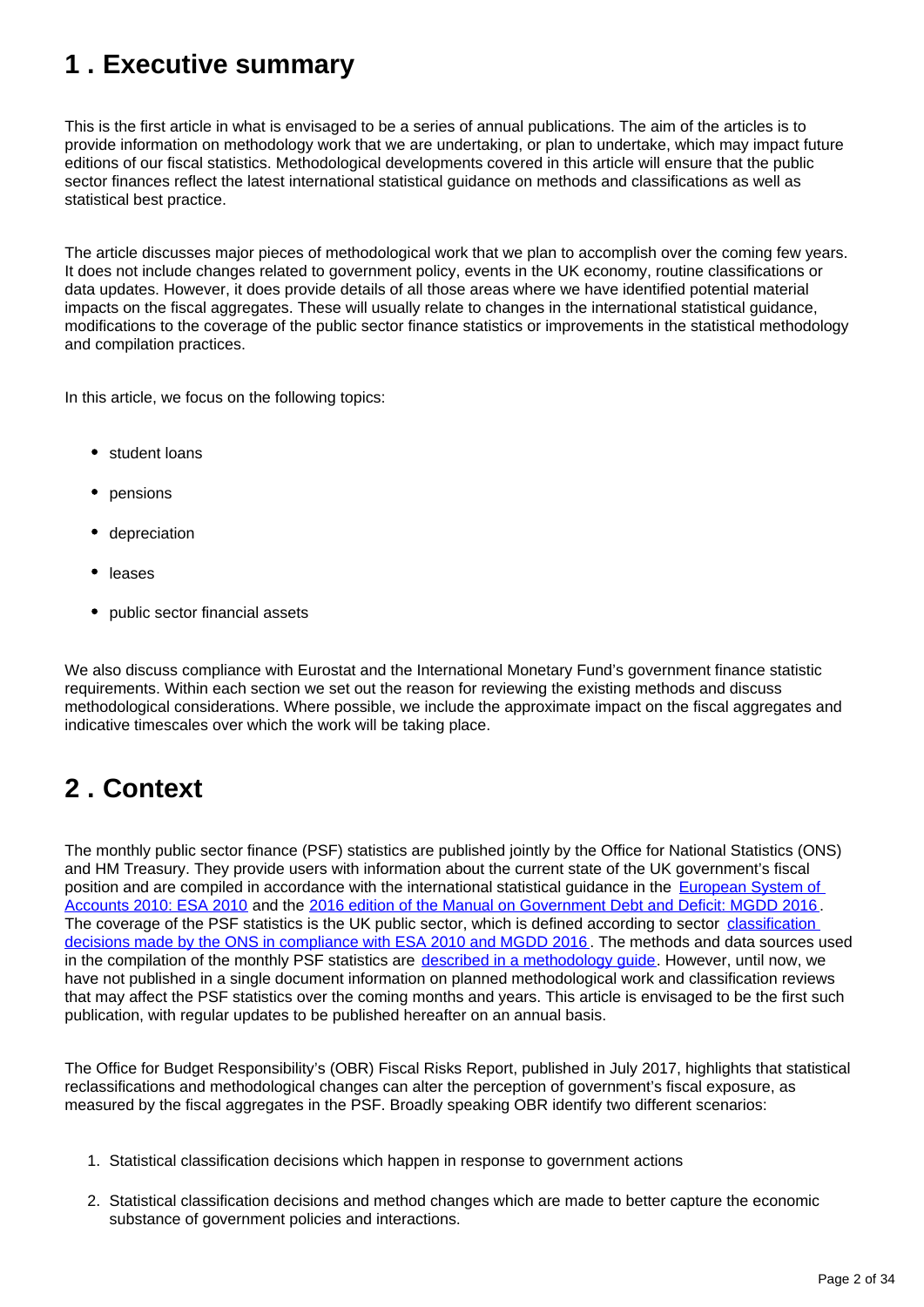In both cases the statistical classification decisions and method changes may impact the fiscal aggregates as reported in the PSF statistics. However, only in the first case is there a real-world change in government's fiscal position. Sometimes classification and method changes are required to address what the OBR term "fiscal illusions", that is, accounting treatments which mean the fiscal aggregates do not reflect the true health of the fiscal position. As OBR recognises, some fiscal illusions result simply from the way that the fiscal aggregates are defined and therefore will not be addressed by any classification decision or methods change, an example of which are sales of equity held by government which improve public sector net debt (PSND) despite being an exchange of one financial asset for another. However, there are other cases where the fiscal illusion stems from the accounting treatment itself rather than the definition of the fiscal aggregate, an example being student loans which are discussed later in this article.

The purpose of this article is to increase transparency around the methodology work, including classification reviews, that we are undertaking or are intending to undertake. Clearly, we do not know what will be the future actions of government and so those classification decisions which might stem from these actions are not included in this document. Instead this article focuses on where we are seeking to improve methods or data coverage to better capture economic substance.

The development of methodology is a continuous process, not only for ONS but also for the international statistical community. Organisations such as the United Nations, Eurostat, the Organisation for the Economic Cooperation and Development, and the International Monetary Fund all contribute to improving the framework for compiling national accounts. Although changes or clarifications to the international guidance relating to national accounts are prompted by the need for statistics to keep pace with the evolving nature of the economy, they can cause discontinuities in data reporting or complicate the understanding of statistics at the point of implementation.

The article is one part of a wider strategy to improve the visibility and explanation of methodological changes in the PSF statistics, not only at the point that they are introduced but also before and after the implementation. Our complete strategy has three broad elements:

- 1. Publication of ongoing and planned PSF methodology and classification work to give users early sight of changes which might impact the fiscal aggregates.
- 2. Packaging together PSF methodological changes so that they occur, where possible, at a single point in the year to provide increased predictability to users.
- 3. Publishing more information on the impacts of major changes to allow users to identify movements in the fiscal aggregates that are solely a result of our methodology improvements.

This article is the first step in fulfilling the first element of the strategy. We aim in this document, and its future annual updates, to identify methodological work that we plan to undertake over the next few years. It covers major improvements related to the latest international statistical guidance or statistical best practice but, as noted previously, does not include work related to reflecting in the PSF statistics new government policy or events in the UK economy. Such events and policy changes are by their nature difficult to foresee and their impact on the PSF statistics needs to be implemented as soon as possible after the event or policy change.

Routine classification work<sup>1</sup> and data source revisions are also not covered in this document. It should also be noted that it is not possible to foresee all methodological issues that may arise over the coming years, so necessarily the document reflects only those issues that have been identified at the time of publication as potentially needing to be reviewed. Normally, any methodological issues that are identified after publication will be discussed in the next annual update of this article, although on exceptional occasions there may be a requirement to resolve a newly identified issue more quickly, preventing discussion in the next scheduled annual publication. Should such issues arise, we will decide on a case by case basis how best to communicate the methodological work to PSF users ahead of implementation.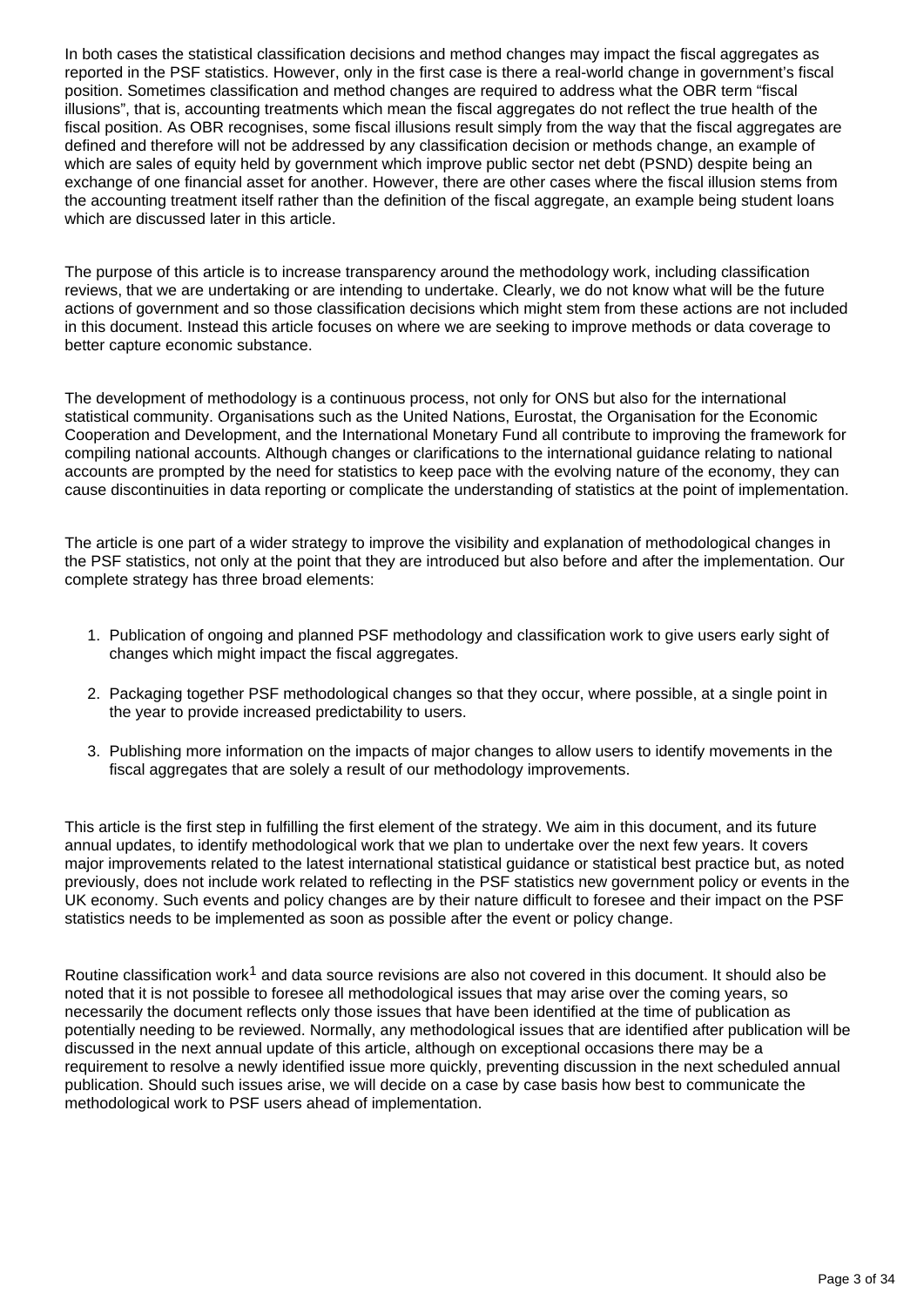In the second element of the strategy, we are looking to package together improvements that are needed to best reflect the latest international statistical guidance and best practice. Other changes, such as those arising as a consequence of new government policies, events in the UK economy, data source revisions and routine classification work<sup>1</sup> will continue to be implemented in the PSF statistics at the earliest opportunity, as now. This packaging approach is somewhat similar to that followed in the wider UK National Accounts, where an annual Blue Book takes on a wide range of methodological improvements whereas the quarterly UK National Accounts publications include a much more limited range of method and data changes.

No firm decision has been taken on when is the best time within the year to take on major methodological changes to the PSF statistics. September may be the best point in the year to do this because it allows the latest data and methods to be used as a baseline for the government's Autumn Budget. It also often coincides with the publication of the National Accounts Blue Book. This latter point will help the UK National Accounts and PSF statistics to take on methodological changes at the same point in time, reducing if not completely resolving the [differences which occur between the two datasets](https://www.ons.gov.uk/releases/nationalaccountsarticlesalignmentbetweenpublicsectorfinancesandnationalaccountsjune2018).

Finally, within the third element of the strategy, we recognise the benefit to users in being able to identify the impact of major methodological changes, not only at the time when they are implemented but also for a period after implementation. For this reason, we currently publish information on the impact of the inclusion of housing associations in the public sector on a monthly basis. There is more we can do in this area. Some users may specifically want to monitor the UK government's performance against its fiscal targets, and thus separate out the impact of major methodological improvements, especially where such method changes were not envisaged at the time that the fiscal targets were set. To provide more transparency to users in this respect, we plan to provide time series after implementation of major methodological improvements which show the impact of those changes on the main fiscal aggregates. We are still considering the best way to present this additional information in a transparent way that supports user understanding. As with the other elements of the strategy, we will not show modified fiscal aggregates which exclude the impact of government policy, events in the UK economy, data updates or routine classification changes<sup>1</sup>.

We have developed our strategy in consultation with HM Treasury, who jointly publish the monthly PSF statistics. We have also shared our proposals with the OBR and received their support for improving the transparency around future methodological work in the ways outlined in this section.

We have chosen to publish this article to coincide with the publication of OBR's latest Fiscal Sustainability Report, OBR's working paper on student loans and HM Treasury's response to OBR's Fiscal Risks Report. Of particular relevance is the section detailing our methodological work on student loans, which we have shared with the independent OBR prior to publication to support OBR in their own considerations of the fiscal impact of student loans. The treatment of student loans was an issue discussed by the OBR in both last year's Fiscal Sustainability Report and Fiscal Risks Report.

#### **Notes for: Context**

1. By routine classification work we mean that classification activity that is conducted routinely to assure the accuracy of the public sector classification guide, for example, removing defunct public sector bodies, adding new bodies, conducting market tests for public corporations, ensuring coverage of the public sector is as complete as possible. This should be contrasted with major classification reviews, discussed in this article, which take place to either apply new statistical guidance or to ensure previous classifications remain consistent with the latest international statistical interpretation.

## <span id="page-3-0"></span>**3 . Introduction to public sector finances statistics**

The [public sector finances \(PSF\) statistical bulletin](https://www.ons.gov.uk/economy/governmentpublicsectorandtaxes/publicsectorfinance/articles/widermeasuresofpublicsectornetdebt/december2017) is a monthly National Statistics publication that has been produced jointly by the Office for National Statistics (ONS) and HM Treasury since 1998. This joint approach to compilation of the PSF statistics is, in part, possible as HM Treasury has chosen to base its fiscal framework on national accounts principles. HM Treasury is responsible for UK fiscal policy and for defining the fiscal aggregates required to monitor and evaluate that policy.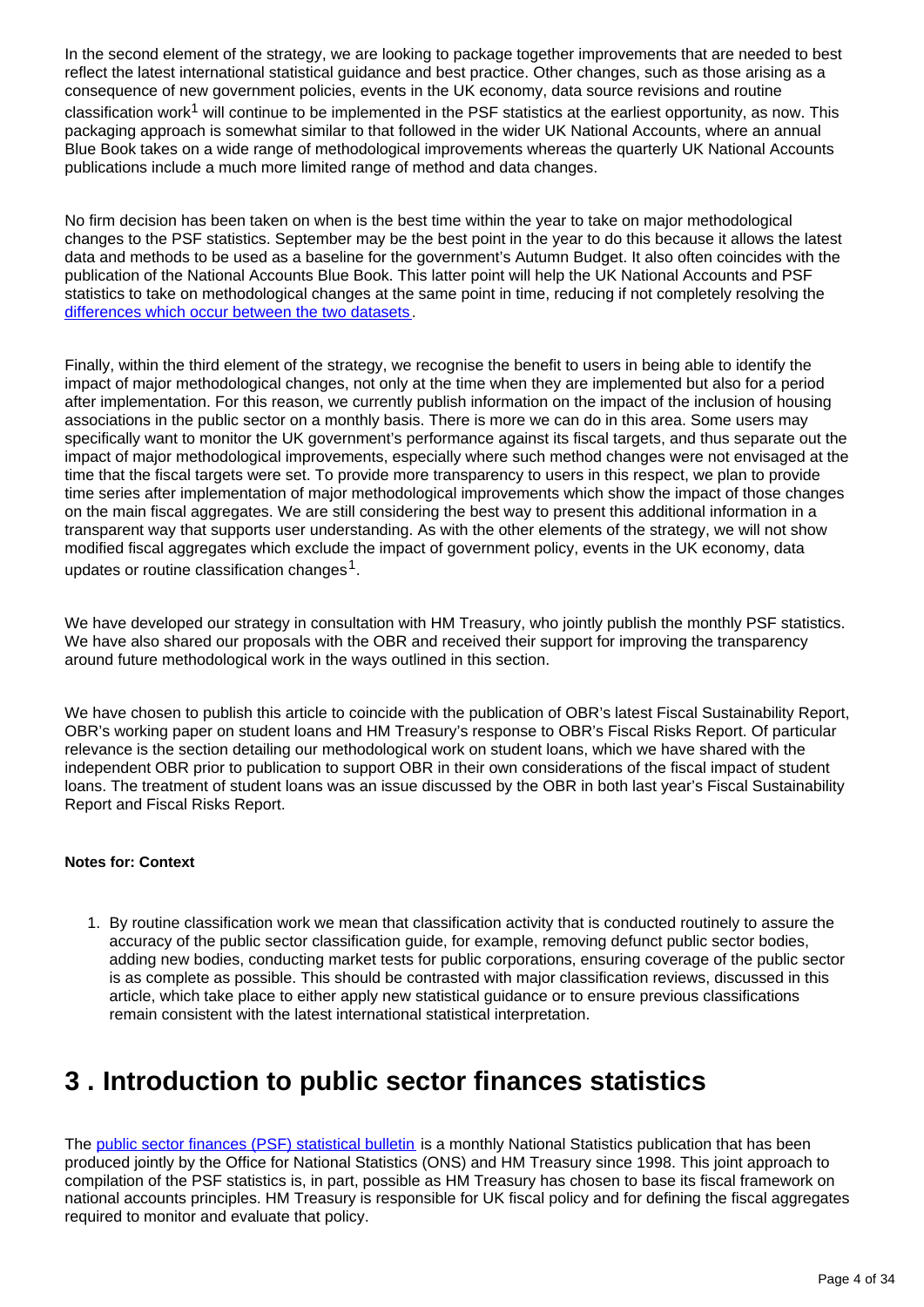The bulletin provides users with an indication of the current state of the UK's fiscal position and includes a set of headline statistics known as fiscal aggregates, such as public sector net borrowing (PSNB), public sector net debt (PSND) and public sector net financial liabilities (PSNFL). Public sector net borrowing is the amount by which total spending exceeds total receipts. It is a flow measure that is compiled on an accruals basis and is often referred to as the deficit. Public sector net debt (PSND) is a stock measure which comprises the excess of the public sector's financial liabilities in the form of loans, debt securities, deposit holdings and currency over its liquid financial assets, mainly foreign exchange reserves and cash deposits, with both measured at face value. While the coverage of liabilities in PSND is consistent with that of the official EU measure of the member states' general government debt, commonly known as the Maastricht debt, PSND does not capture all of government's financial liabilities and assets. In recognition of [the partial balance sheet coverage of PSND](https://www.ons.gov.uk/economy/governmentpublicsectorandtaxes/publicsectorfinance/articles/widermeasuresofpublicsectornetdebt/december2017), the UK government introduced in November 2016 a new supplementary fiscal aggregate, public sector net financial liabilities (PSNFL), which includes all financial assets and liabilities on a national accounts basis.

ONS has final responsibility for estimating the statistical aggregates used in the PSF bulletin, for ensuring they conform to statistical standards and that the content [complies with the Code of Practice for Official Statistics](https://www.statisticsauthority.gov.uk/code-of-practice/). We are also responsible for the application of national accounts principles, in particular for defining the boundary of the public sector and for classifying transactions.

The remaining sections of this document detail those major methodological improvements to the PSF statistics that we have identified. Each section discusses the reasons why we are reviewing the particular topic area and as part of that discussion highlights the conceptual and practical challenges that we face. The different sections of this document are as follows:

Section 4: Treatment of student loans

Section 5: Treatment of pension liabilities

Section 6: Treatment of depreciation

Section 7: New treatment of leases under International Financial Reporting Standards

Section 8: Continuous development of public sector net financial liabilities

Section 9: International Monetary Fund's Government Finance Statistics framework

Section 10: Eurostat reviews

Section 11: Other developments

Where there is sufficient clarity to explain the different options under consideration and their likely impact on the fiscal aggregates, then this information is provided. In most cases, we plan to implement these improvements during 2019, although in some instances the improvements may take longer to implement, depending on the complexity of the issue and its solution.

The UK's planned withdrawal from the European Union on 29 March 2019, is likely to result in a number of government transactions that will require classification and then implementation in the PSF statistics. At present, the details of these transactions are not sufficiently clear for us to comment on them within this article. However, once further clarity is available we will keep users informed of what we expect the fiscal impacts of the transactions to be through the relevant section of the monthly PSF bulletin or later editions of this article.

## <span id="page-4-0"></span>**4 . Treatment of student loans**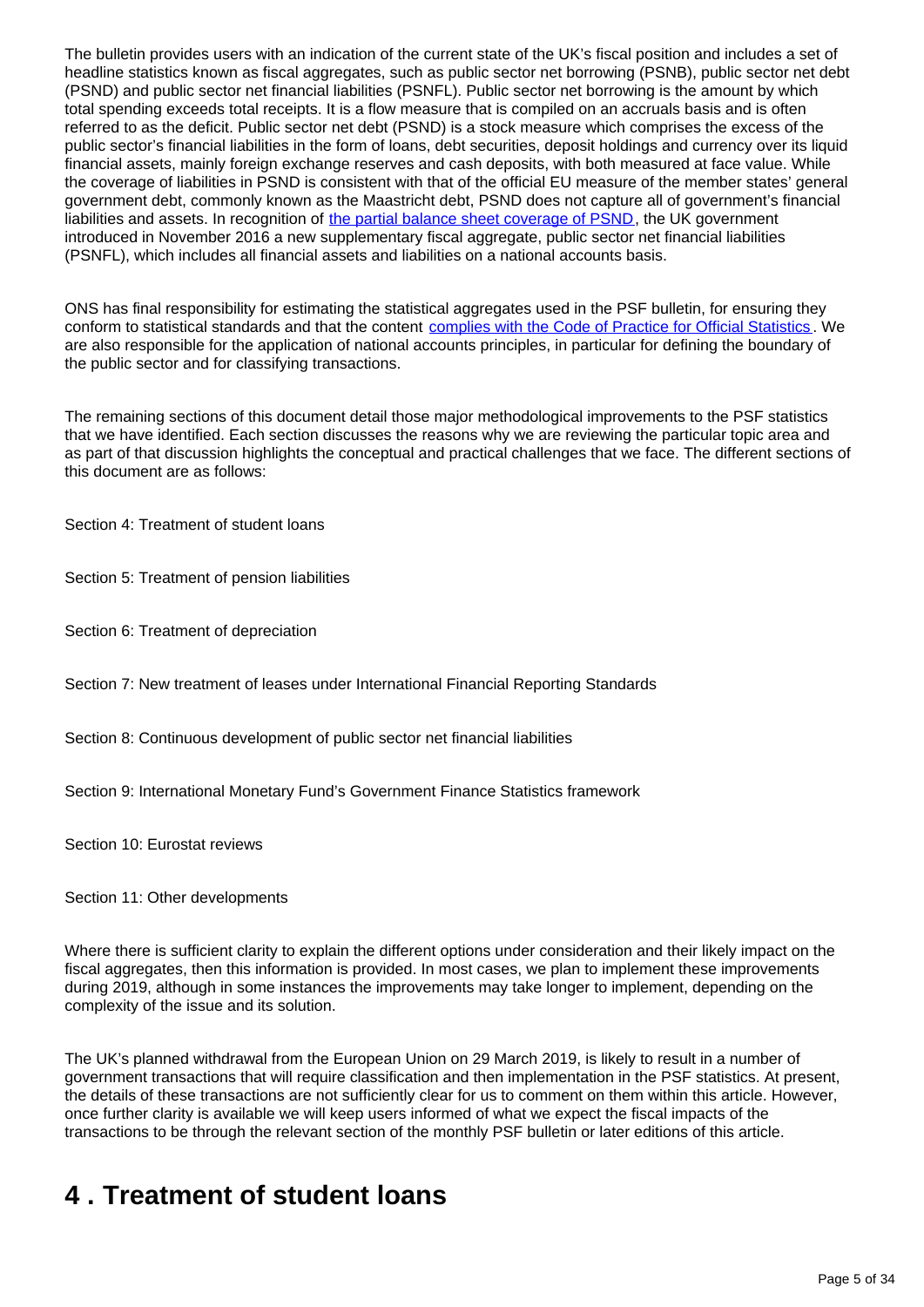## **Context**

The funding for higher education is an important policy area that has seen several changes over recent decades. The Treasury Select Committee published the report of its [inquiry into the student loan system and related](https://www.parliament.uk/business/committees/committees-a-z/commons-select/treasury-committee/news-parliament-2017/student-loans-report-published-17-19/)  [financial implications](https://www.parliament.uk/business/committees/committees-a-z/commons-select/treasury-committee/news-parliament-2017/student-loans-report-published-17-19/) on 18 February 2018 and the House of Lords Economic Affairs Committee published its report on [Treating Students Fairly: The Economics of Post-School Education](https://publications.parliament.uk/pa/ld201719/ldselect/ldeconaf/139/139.pdf) on 11 June 2018. Both reports recommend that ONS should re-examine the classification of student loans as financial assets for government and consider whether there is a basis to treat them differently from other loans in the UK National Accounts and public sector finances (PSF).

Student loans in the UK are different from typical loans; they have a high degree of contingency in that repayments are conditional on future income, and under certain conditions the loan obligation itself may be cancelled. Estimates of the proportion of student loans that will be cancelled, or written off, in the future have been rising in recent years, and are now a significant proportion of the total value of the loan book.

As noted earlier, the UK National Accounts and PSF statistics are compiled in line with the international guidance. This guidance is clear on the treatment of loans and it is this treatment that we currently follow. However, the guidance is less clear around the recording of financial assets with a significant expected loss for government. Given the contingency of student loans on future income and the expectation that the outstanding loan balance will be written off after a set time period, they could be considered as a financial asset with a significant expected loss.

To consider the accounting issues that income-contingent loans, such as UK student loans, raise, we have been working with international agencies and other national statistical institutes to agree an appropriate statistical treatment. This is a complex topic that could have potential implications for all countries with similar loans. Should a different method of recording income-contingent loans be agreed internationally, and the relevant statistical guidance updated, we will revise the recording of student loans in the PSF statistics accordingly.

### **Overview of the UK student loan system**

The UK student loan system is complex and varies depending on many factors. It was first introduced through the Education (Student Loans) Act 1990 and the Student Loans Company (SLC) was established to administer the scheme. Unlike student loans in many other countries which are extended to students by private banks and guaranteed by government, in the UK, the SLC, a government organisation, directly extends the loans to students.

The value of UK student loans extended in each financial year has been increasing. To provide an indication of the size of the UK student loan market, the value of loans extended to all UK and qualifying EU students by SLC in the financial year ending (FYE) 2018 was £16.7 billion. The equivalent figure for the financial year ending (FYE) 2011 was £6.3 billion. In FYE 2018, approximately 58% of the total extended loan value was in relation to tuition fees (including advanced learner loans). This percentage was much lower previously: in FYE 2011, it stood at 42%, which largely reflects the increase in tuition fees since September 2012.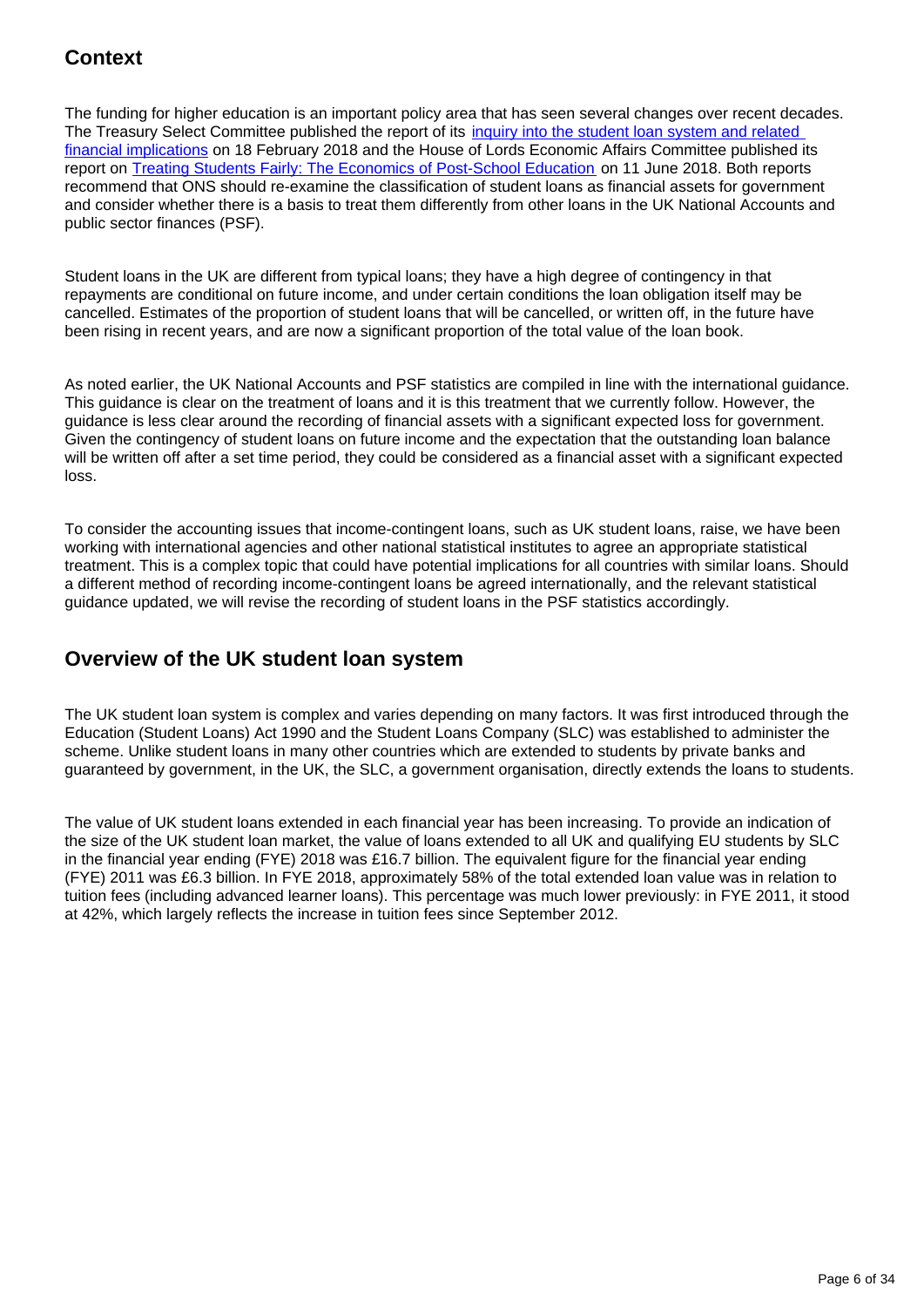## Figure 1: Value of student loan outlay by financial year



#### **Source: Office for National Statistics using Student Loan Company official statistics**

Unless repaid in full through mandatory deductions on earnings above a set threshold or voluntary repayments, student loans are written off if one of several conditions is met. These conditions vary slightly between the different loan plans offered since 1990. Common to all plans is that the loan is written off when either a specified period has elapsed (25 and 30 years for the later plans), or the graduate can no longer work owing to disability.

The interest rates charged on student loans vary by plan; loans issued before 2012 (Plan 1) have a current interest rate of 1.5% and loans issued after 2012 (Plan 2) have a variable rate dependent upon income, ranging between the same rate as the retail price index (RPI), and up to RPI plus 3%.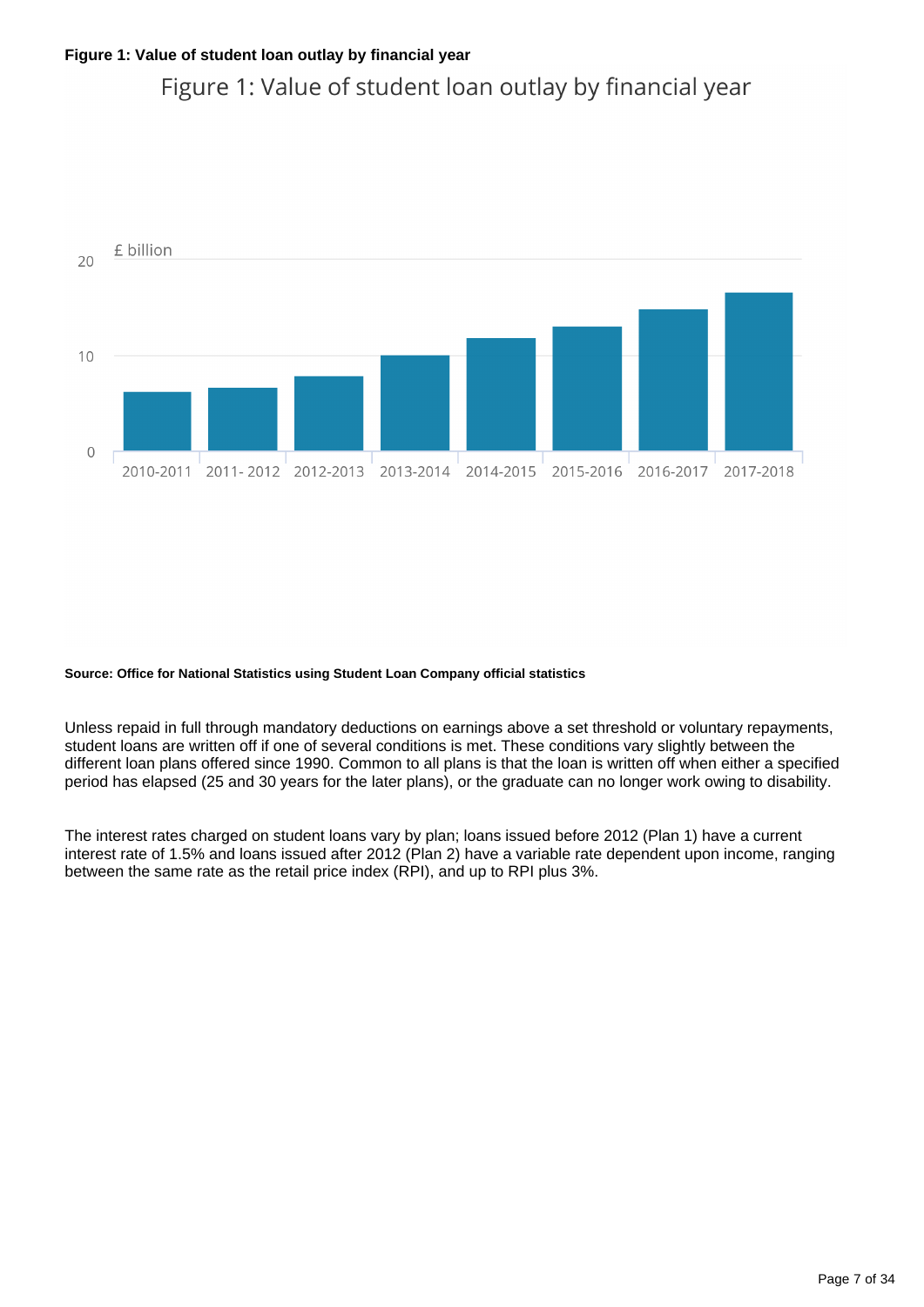### **Figure 2: Annual interest accrued on all outstanding student loans by financial year**

Figure 2: Annual interest accrued on all outstanding student loans by financial year



**Source: Office for National Statistics using Student Loan Company official statistics**

### **Methodological considerations**

#### **Current treatment and reasons to consider new approaches**

In the public sector finance (PSF) statistics, student loans are recorded as financial assets for government. Such a recording recognises that government, through SLC, has a financial claim on the student and thus a right to receive a series of payments. These financial assets are recorded as loan assets in the government balance sheet at their nominal value<sup>1</sup>.

This recording is in line with the international guidance that underpins the PSF and the UK National Accounts the European System of Accounts 2010: ESA 2010 and the accompanying Manual on Government Debt and Deficit 2016: MGDD 2016. These manuals are clear on what constitutes a loan, specifying that the main features are that:<sup>2</sup>

a) the loan is established through a non-negotiable document evidencing the lending of funds between the creditor and the debtor

b) the conditions governing the loan are either fixed by the lender, or agreed through a broker

c) the initiative to take out the loan lies with the borrower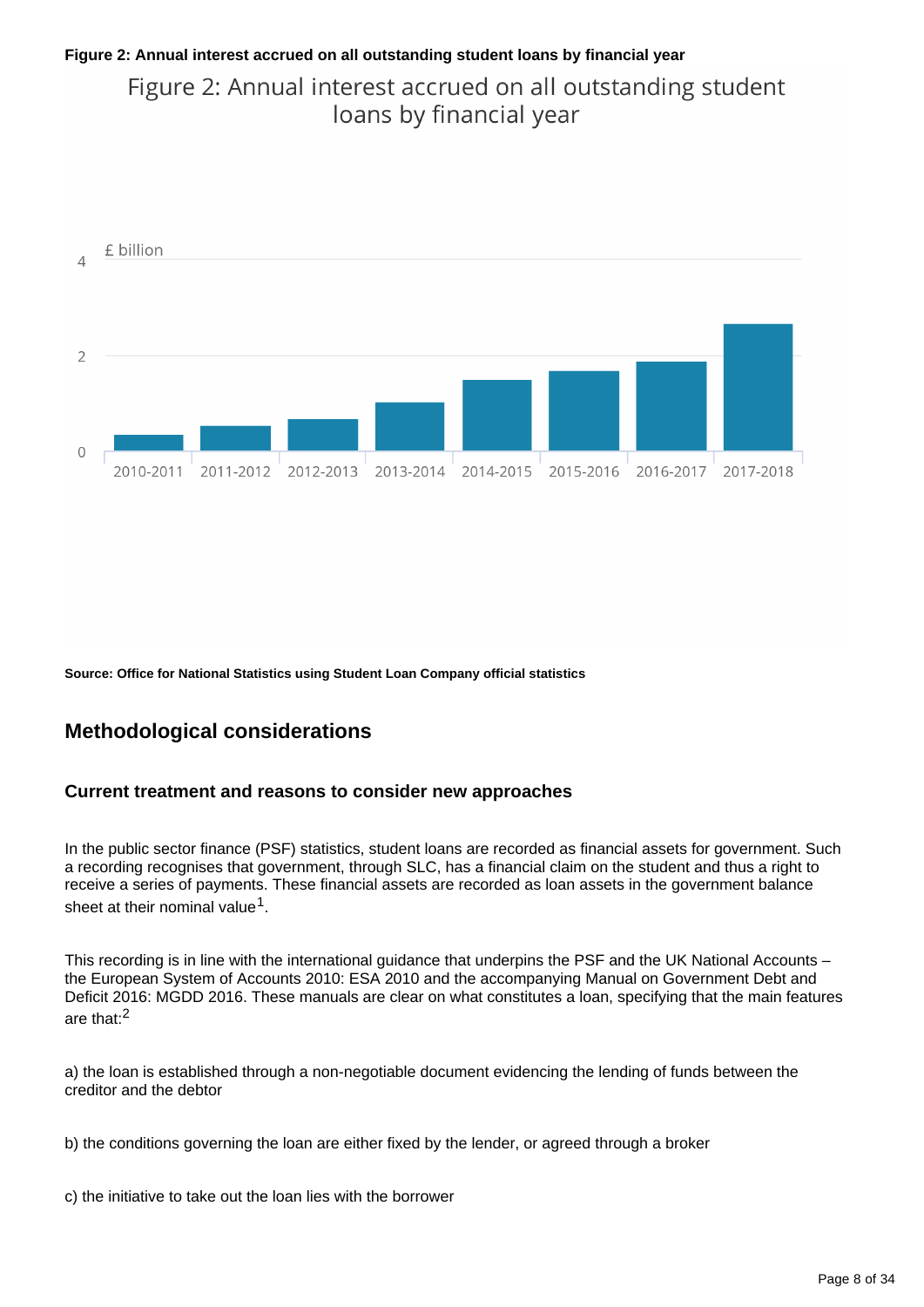#### e) there is an unconditional debt to the creditor which has to be repaid at maturity

The recording of student loans as a financial asset for government means that the issuance and repayment of the loans are recorded purely as financial transactions; in other words, as movements in cash and increases or decreases in the loan assets of government. This means that public sector net borrowing (PSNB) is not directly affected by these flows, but public sector net debt (PSND) and public sector net financial liabilities (PSNFL) are, albeit in different ways.

For example, in FYE 2018 the £16.7 billion of loans extended to UK and eligible EU students would have raised PSND by the same amount through the flow of cash to students. Conversely, the loan assets held by government would have risen as the government now holds a claim on students for the £16.7 billion. Owing to its restricted coverage, PSND does not capture this increase in loan assets, meaning that it would increase by £16.7 billion. In contrast, PSNFL, which represents the overall net position of the government's financial balance sheet, does. As such, the fall in cash assets and rise in loan assets offset each other, resulting in no overall impact on PSNFL.

#### **Table 1: Effects of present recording of student loan transactions on main fiscal aggregates**

| <b>Transaction</b>                                                               | <b>Public sector net</b><br>borrowing<br>(PSNB) | <b>Public sector net</b><br>debt (PSND)              | <b>Public sector net</b><br>financial liabilities<br>(PSNFL)  |
|----------------------------------------------------------------------------------|-------------------------------------------------|------------------------------------------------------|---------------------------------------------------------------|
| Extension of student loan                                                        | No effect                                       | Increases by full value<br>of outlay                 | No effect                                                     |
| Interest accrual on student loan                                                 | Decreases by<br>value of interest<br>accrued    | No effect                                            | Decreases by value of<br>interest accrued                     |
| Repayment of student loan                                                        | No effect                                       | Decreases by full<br>value of repayment              | No effect                                                     |
| Outstanding balance is written off                                               | Increases by<br>value of write-off              |                                                      | No effect Increases by value of write-<br>off                 |
| Student loans are sold off at a<br>price below nominal value before<br>write-off | No direct effect*                               | Decreases by value of<br>cash received from<br>sale* | Increases by difference<br>between nominal and sale<br>price* |

Source: Office for National Statistics

Notes:

1. \* In the event of a sale, government ceases to benefit from any repayments and interest accruals, which may contribute to an increase of the fiscal aggregates over time.

The current treatment has several conceptual challenges. Firstly, it relies on student loans meeting the main features of loans as described in the international guidance. It is clear that the loan represents debt for the borrower in the legal sense and is interest-bearing, however it is less clear if the debt is truly unconditional. Student loans are income-contingent loans. This means that the repayments are linked to earnings, whereby the repayment schedule and amount are scaled according to income.

It is also expected that not all students will repay the loan. It is possible for a graduate to never meet the earnings threshold, and thus for them never to make any repayment. It is also possible for a graduate to earn above the threshold, but not by a wide enough margin to repay their loan in full once the accrued interest is factored in. In both these scenarios any remaining balance is written-off after 25 or 30 years.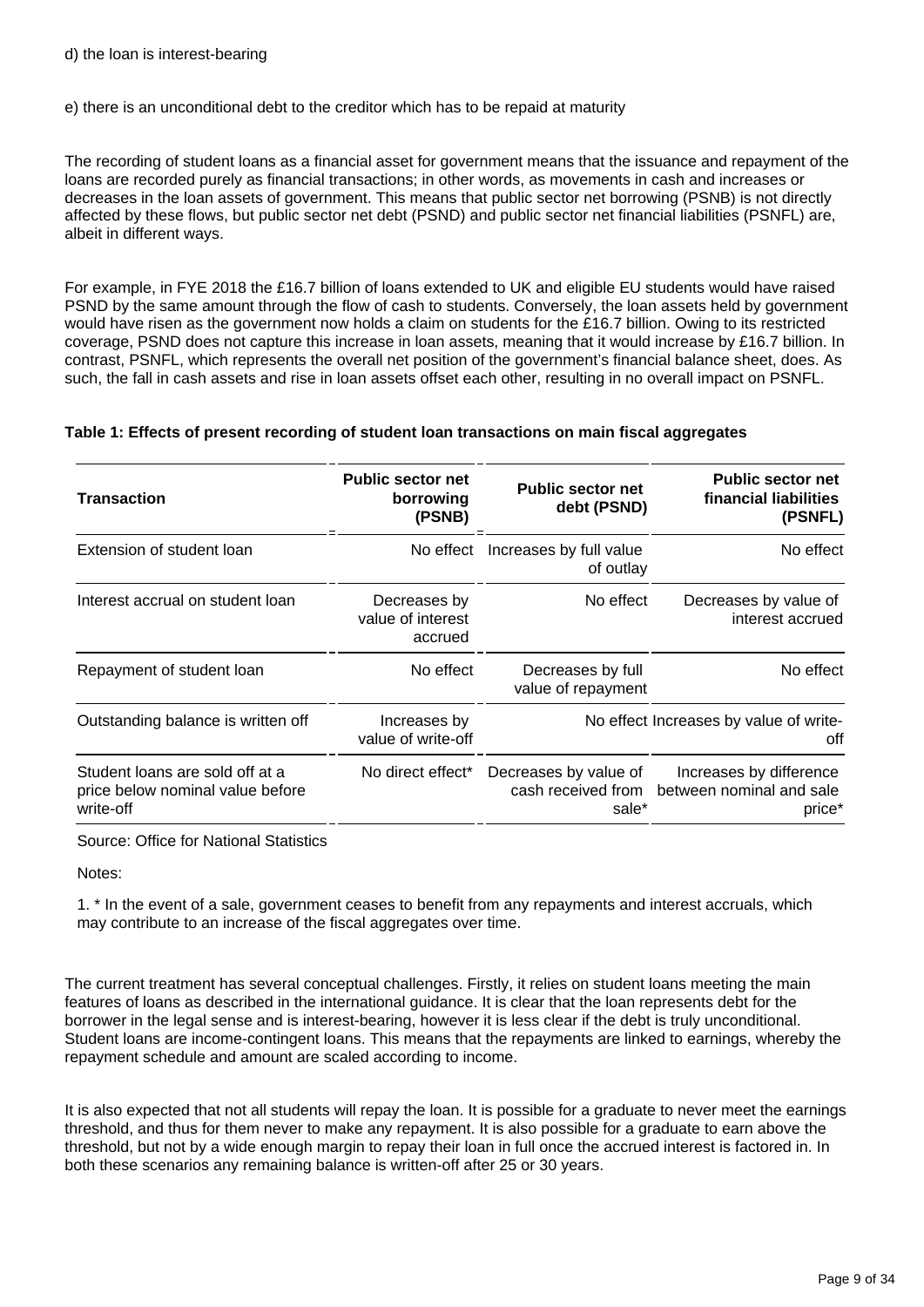As an example, the Department for Education estimates that approximately 45% of the value of Plan 2 loans extended to full-time students in England in the academic year 2017 to 2018 will not be repaid when future repayments are valued in present terms<sup>3</sup>. Under the current treatment, no write-offs are recognised in PSNB until they have occurred around the 30-year mark, effectively pushing what could be considered expenditure for the current period further into the future. Similarly, the balance sheet does not reflect this loss until the write-off has occurred, thus PSNFL does not increase until this point.

Perhaps more importantly, revenue is recorded in the form of interest receivable, irrespective of whether the income-contingent thresholds will be reached and the interest actually paid. In line with international guidance, the accrual of interest on student loans is recorded with the loan as an asset on the government balance sheet. Any unpaid interest is eventually written off, however there is a significant lag between when the interest first accrues to when it is written off.

Additionally, a number of sales of student loan books have taken place over the years, most recently in December 2017 when approximately £3.5 billion (nominal value) of student loans were sold for a cash value of £1.7 billion (sale price). ESA 2010 guidance states that "when an existing loan is sold to another institutional unit, the write-down of the loan, which is the difference between the redemption price and the transaction price, is recorded under the revaluation account of the seller and the purchaser at the time of the transaction"  $4$ . Therefore, the cash receipt from the sale, of £1.7 billion, reduces PSND while PSNFL increases by the difference of £1.8 billion. The difference between the nominal value of loans sold and sale price does not affect PSNB.

The current treatment recognises the claim the government has on the student through the contract underpinning the funding and arguably reflects the economic reality experienced by the borrower. However, the complexities of student loans suggest that the current recording over-simplifies the underlying economic substance of these loans and international guidance is not yet available to cover all such complexities. In the remainder of this section, we have therefore laid out four potential alternative approaches to recording student loans in the PSF statistics.

### **Approach 1: Revenue and expenditure**

It is not uncommon for the national accounts to deviate from legal and commercial accounting definitions, which do not always provide the best economic description of a transaction or activity. It could be argued that the student financing, while being done through lending in the legal sense, fails to meet the ESA 2010 definition of "an unconditional debt to the creditor which has to be repaid at maturity"  $5$ . Indeed, student loans bear some resemblance to contingent assets for government. In this context, contingency relates not to the borrowers' income but more widely to a situation "whereby one party is obliged to provide a payment or series of payments to another unit only where certain specific conditions prevail."<sup>6</sup>

If this logic was to be employed, the original extension of the loans would have to be recorded as a transfer, which would increase PSNB by the full value of the outlay. The repayments, which no longer have to be split into the principal and interest elements, would have to be recorded as borrowers' social contributions or taxes of some sort, acting in the opposite direction and reducing PSNB when paid  $^7$ . The time of the recording, although not perfectly coinciding with the cash flows, could be expected to be reasonably close to them.

Extending the loans to students would increase PSNB by the value of the cash outlay. Using [SLC figures for](https://www.slc.co.uk/official-statistics/student-loans-debt-and-repayment.aspx)  [loans extended in FYE 2018](https://www.slc.co.uk/official-statistics/student-loans-debt-and-repayment.aspx), this would mean that the loan extensions would affect PSNB by around £16.7 billion. Taking into account total repayments in the same year (£2.7 billion), the overall impact sums to £14.0 billion. Because contingent assets and liabilities are not considered financial instruments in the ESA balance sheet, no corresponding asset would be recorded and included in PSNFL. Government would still have to finance the related expenditure, for example, by debt issuance. These indirect financing effects, as well changes in the cash balances, would be captured by the balance sheet aggregates of PSND and PSNFL, but the claim on the students would not.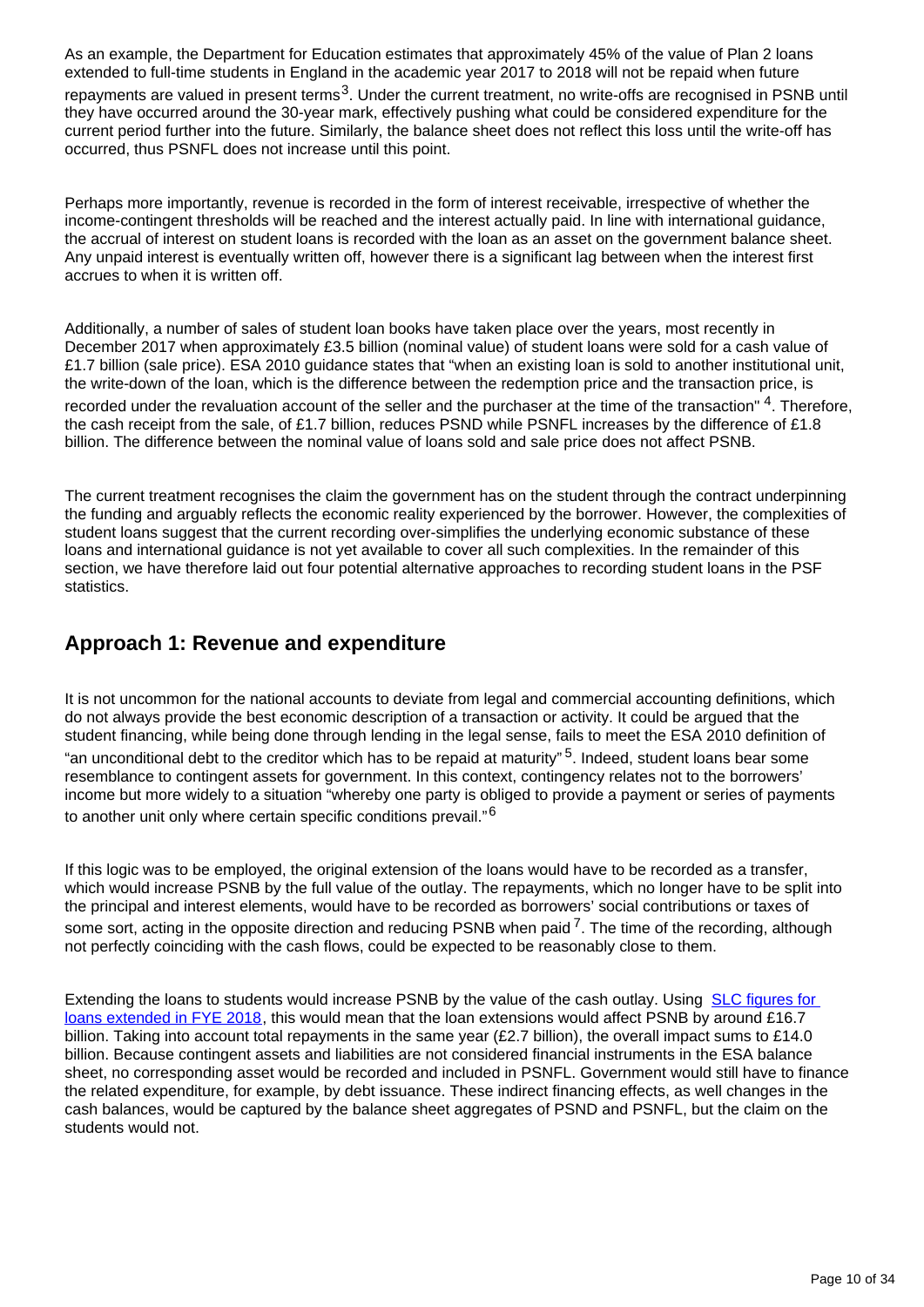**Table 2: Effects of student loan transactions on main fiscal aggregates under revenue and expenditure approach**

| <b>Transaction</b>                                                            | <b>Public sector net</b><br>borrowing (PSNB) | <b>Public sector net</b><br>debt (PSND)                    | <b>Public sector net</b><br>financial liabilities<br>(PSNFL) |
|-------------------------------------------------------------------------------|----------------------------------------------|------------------------------------------------------------|--------------------------------------------------------------|
| Extension of student loan                                                     | Increases by full<br>value of outlay         | Increases by full<br>value of outlay                       | Increases by full value of<br>outlay                         |
| Interest accrual on student loan                                              | No effect                                    | No effect                                                  | No effect                                                    |
| Repayment of student loan                                                     | Decreases by full                            | Decreases by full<br>value of repayment value of repayment | Decreases by full value<br>of repayment                      |
| Outstanding balance is written off                                            | No effect                                    | No effect                                                  | No effect                                                    |
| Student loans are sold off at a price<br>below nominal value before write-off | No direct effect*                            | No direct effect*                                          | No direct effect*                                            |

Source: Office for National Statistics

Notes:

1. \* No sale is recognised under this approach. The transaction is considered a securitisation of future revenue flows, in accordance with the European System of Accounts 2010 paragraph 20.263. The revenue from repayments continues to be recorded in the government accounts, however the "sale" does not affect PSNB directly. The sale proceeds increase the cash assets of government; however, a new loan liability is recorded resulting in no impact on PSND or PSNFL.

The advantage of this method is its transparent reporting of revenue and expenditure. Unlike the present treatment as a genuine loan, it avoids treating interest that is not likely to be paid as government revenue. Furthermore, the revenue and expenditure method would capture other costs that may otherwise be underestimated, for example when the loans are securitised and sold at a price below their nominal value (a transaction that does not affect PSNB directly). Additionally, the model is easy to implement: the method does not require the use of economic models, which are based on certain assumptions about future loan repayment profiles.

On the other hand, while this near-cash approach to scoring revenue and expenditure can be reasonable in many circumstances, it may distort the assessment of public finances when the cash profile associated with an economic activity is far from being uniform. For any individual student loan, the approach will lead to recording peak government expenditure at inception followed by gradual repayments over a long time horizon. At an aggregate level, the distinct front-loaded profile of PSNB will be observable given the relative novelty of the increased tuition fees. Furthermore, from the perspective of the student this approach records no debt obligations, despite the loans being obligations recognised by financial institutions that impact the students' future ability to borrow.

## **Approach 2: Recording interest when actually paid**

The treatments of student financing as genuine loans (current approach) and as expenditure (Approach 1) have their strengths and weaknesses. It is useful to consider how these approaches could be combined to better reflect the economic substance of the UK student loans. In this context, it is worth remembering that the UK National Accounts and PSF statistics must comply with the international statistical framework. Although economic models can be developed that offer better results for the purposes of analysing student loans alone, their application to the national accounts framework, which seeks to capture all transactions in the economy in a coherent, consistent and symmetrical way, may prove impossible.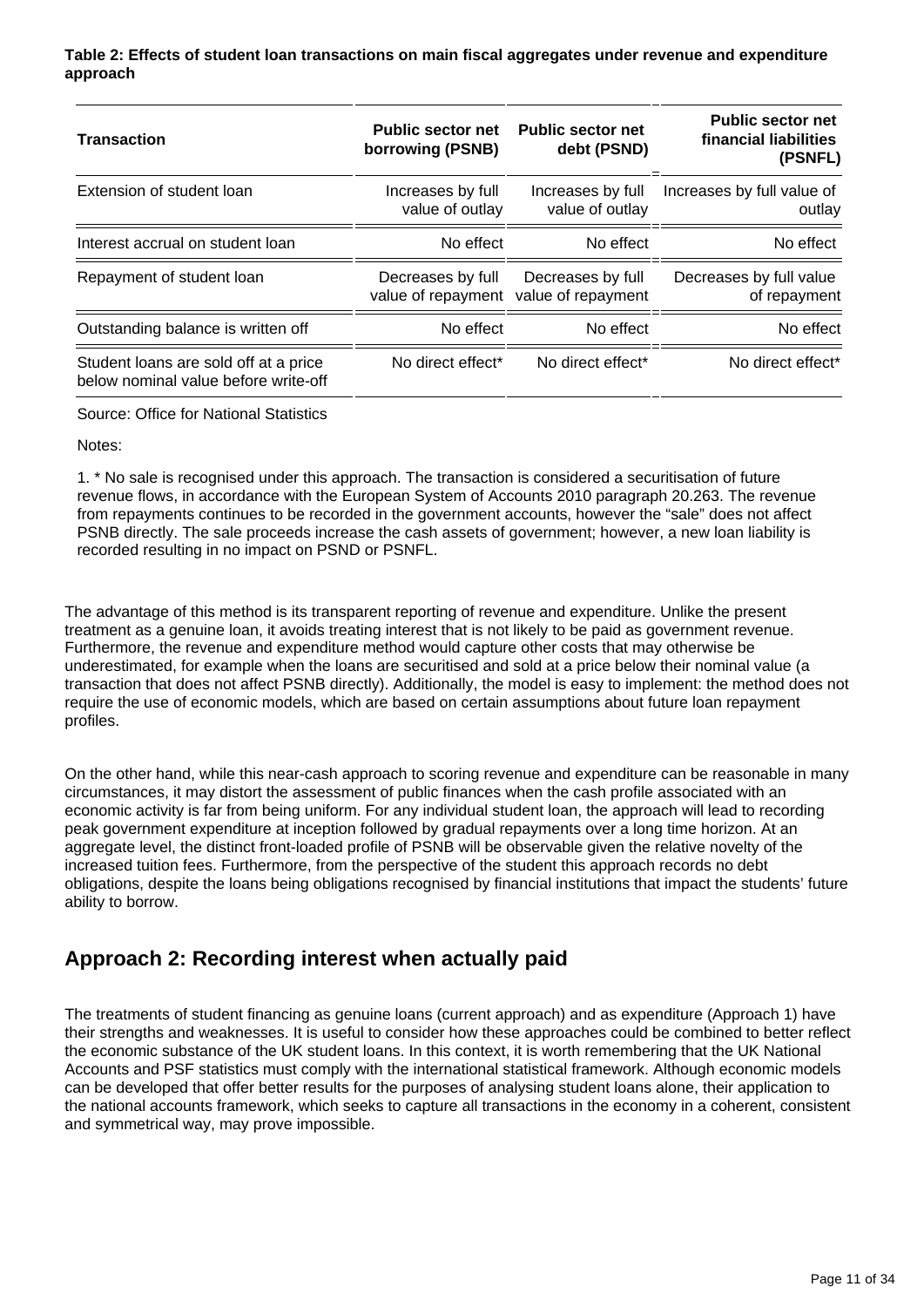One approach to resolve this dilemma, which can be conceived of within the national accounts framework, is to recognise the loan principal as a genuine claim between creditor and debtor, but to consider the accrued interest to be insufficiently certain until the repayments actually take place. Arguably, treating interest differently to the amount of principal may not be the most intuitive representation of the economic reality, but it does nonetheless have two important properties.

First, the high amounts of interest accruing on the loans, including those that are not being repaid, would not be recognised as government revenue, and would not reduce PSNB until actually paid. Second, such an approach would parallel the time of recording of taxes and social contributions and would therefore avoid deviations from the fundamental national accounts principles, even if the guidance specifically related to loans, particularly income-contingent loans, may need to be clarified: the recording of only those tax revenues which "government realistically expects to collect<sup>8</sup>" is somewhat at odds with the ESA 2010 guidance on recording of accrued interest, which must be "recorded in the accounting period when it accrues, regardless of whether or not it is paid in that period." This makes sense for loans where all the interest will be ultimately paid, essentially smoothing the cash loan payments over the lifetime of the loan. However, it can be argued that in the case of incomecontingent loans, such as UK student loans, where the amount of interest that will be ultimately received is not certain, this approach to interest is not appropriate. Indeed for taxes and social contributions, ESA 2010 requires that "in all cases, only amounts that government realistically expects to collect should be recorded. Uncollectible taxes should not be accounted for in the net lending/net borrowing of the general government and generally not in the total revenue. Accordingly, the impact on general government net lending/borrowing of taxes and social contributions recorded in the system on an accrual basis shall be equivalent over a reasonable amount of time to the corresponding amounts actually received."<sup>10</sup>

To achieve such an effect on borrowing, for taxes and social contributions ESA 2010 guides that the revenue "can either be recorded net of the part unlikely to be collected or, if this part is included, it is neutralised in the same accounting period by a capital transfer from the general government to the relevant sectors. <sup>11</sup><sup>n</sup> Applying this approach to interest on student loans, it may be possible to record the accrued interest on a cash or timeadjusted cash basis (as for a tax) or to record the full accrued interest but offset it with capital transfers so that the net impact is equal to the cash inflow.

Whatever the precise accounting treatment, the economic attractiveness of the method lies in its ability to avoid the PSNB distortions caused first by the accruing interest that is unlikely to be collected by government, and subsequently the write-offs of interest that is accrued but never paid, at the point that the associated outstanding loan balance is written off.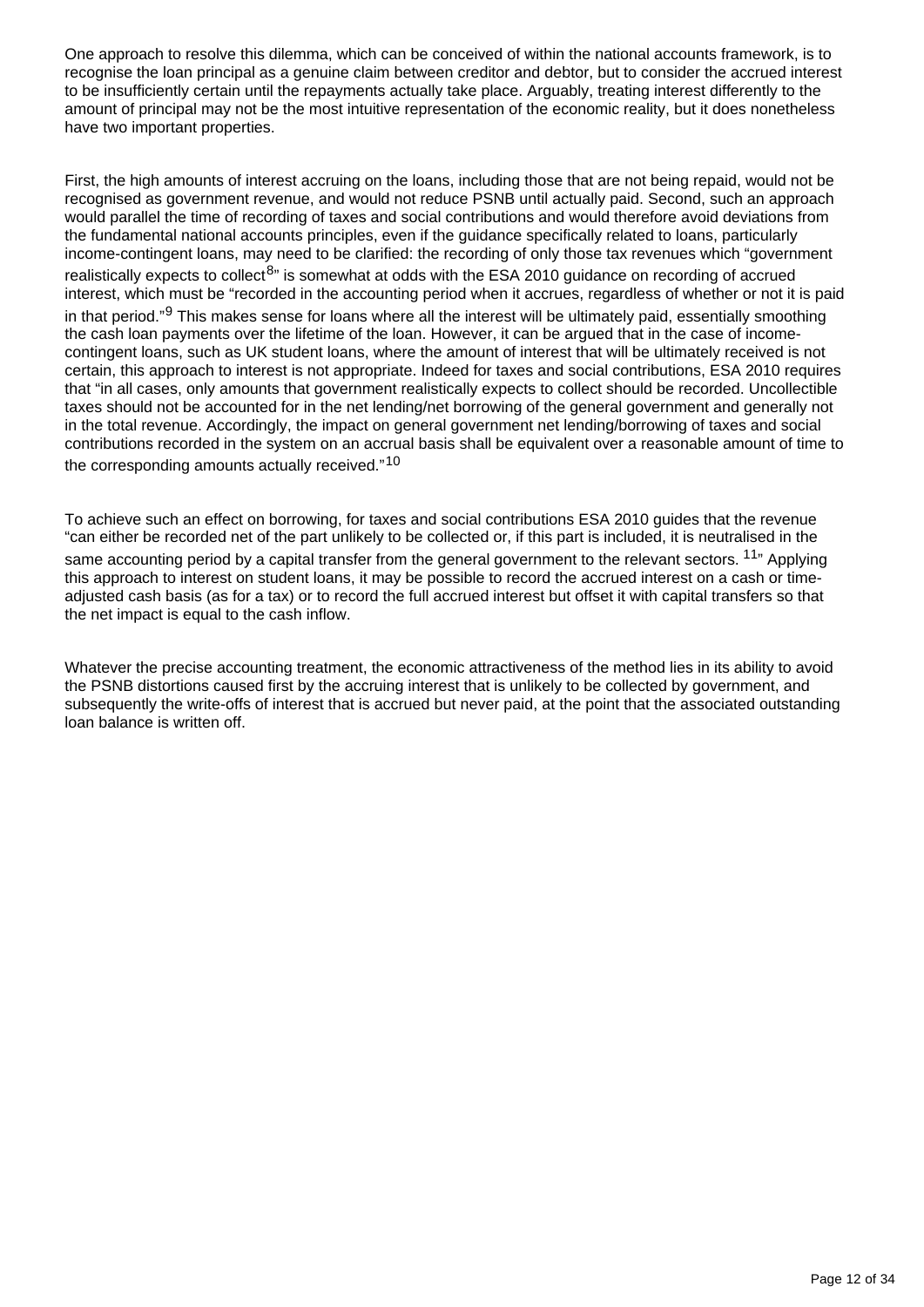#### **Table 3: Effects of student loan transactions on main fiscal aggregates under interest paid approach**

| <b>Transaction</b>                                                               | <b>Public sector net</b><br>borrowing<br>(PSNB)   | <b>Public sector net</b><br>debt (PSND)              | <b>Public sector net</b><br>financial liabilities<br>(PSNFL)  |
|----------------------------------------------------------------------------------|---------------------------------------------------|------------------------------------------------------|---------------------------------------------------------------|
| Extension of student loan                                                        | No effect                                         | Increases by full value<br>of outlay                 | No effect                                                     |
| Interest accrual on student loan                                                 | No effect                                         | No effect                                            | No effect                                                     |
| Repayment of student loan                                                        | Decreases by<br>value allocated to<br>interest    | Decreases by full<br>value of repayment              | Decreases by value<br>allocated to interest                   |
| Outstanding balance is written off                                               | Increases by value<br>of principal written<br>off | No effect                                            | Increases by value of<br>principal written off                |
| Student loans are sold off at a<br>price below nominal value before<br>write-off | No direct effect*                                 | Decreases by value of<br>cash received from<br>sale* | Increases by difference<br>between nominal and sale<br>price* |

Source: Office for National Statistics

Notes:

1. \* In the event of a sale, government ceases to benefit from any repayments, which may contribute to an increase of the fiscal aggregates over time.

It follows that to record interest paid, one has to know how much of each repayment goes towards paying down principal and how much goes towards paying down interest. In practice, it is very difficult to split student loan repayments into principal and interest, as the accounting rules followed by the SLC do not make this distinction. For this reason, detailed modelling is required to estimate the split between principal and interest repayment.

The treatment of loan principal as a financial instrument has mixed consequences. On the one hand, it reflects the debtor's perspective of the student loans. On the other, it is a characteristic of the UK student loan system that a significant proportion of loans will eventually be written off. The recognition of the full nominal value of those loans until they are written off therefore shifts the PSNB impact up to 30 years into the future. It would also mean that the full nominal value of loans is considered government asset in the calculation of PSNFL until any write-offs occur. Furthermore, if the loan book is sold in the meantime, the difference between the sale price and the nominal value may not be recorded as a transaction that affects government borrowing, but rather a revaluation effect, thus avoiding any direct PSNB impact.

### **Approach 3: Hybrid treatment of loan extension**

An extension to the approach which treats accrued interest as insufficiently certain until the repayments take place is an upfront recognition that a proportion of the loan principal would not be repaid either. This proportion could then be recorded at inception as government expenditure – an unrequited transfer to students. The remaining loans would continue to be recognised as a genuine financial asset for government and a liability for the household sector. Essentially, this hybrid treatment would bring forward the time of recording for the loan write-offs, ostensibly overcoming the problem of underestimating PSNB and PSNFL throughout the life of the loan.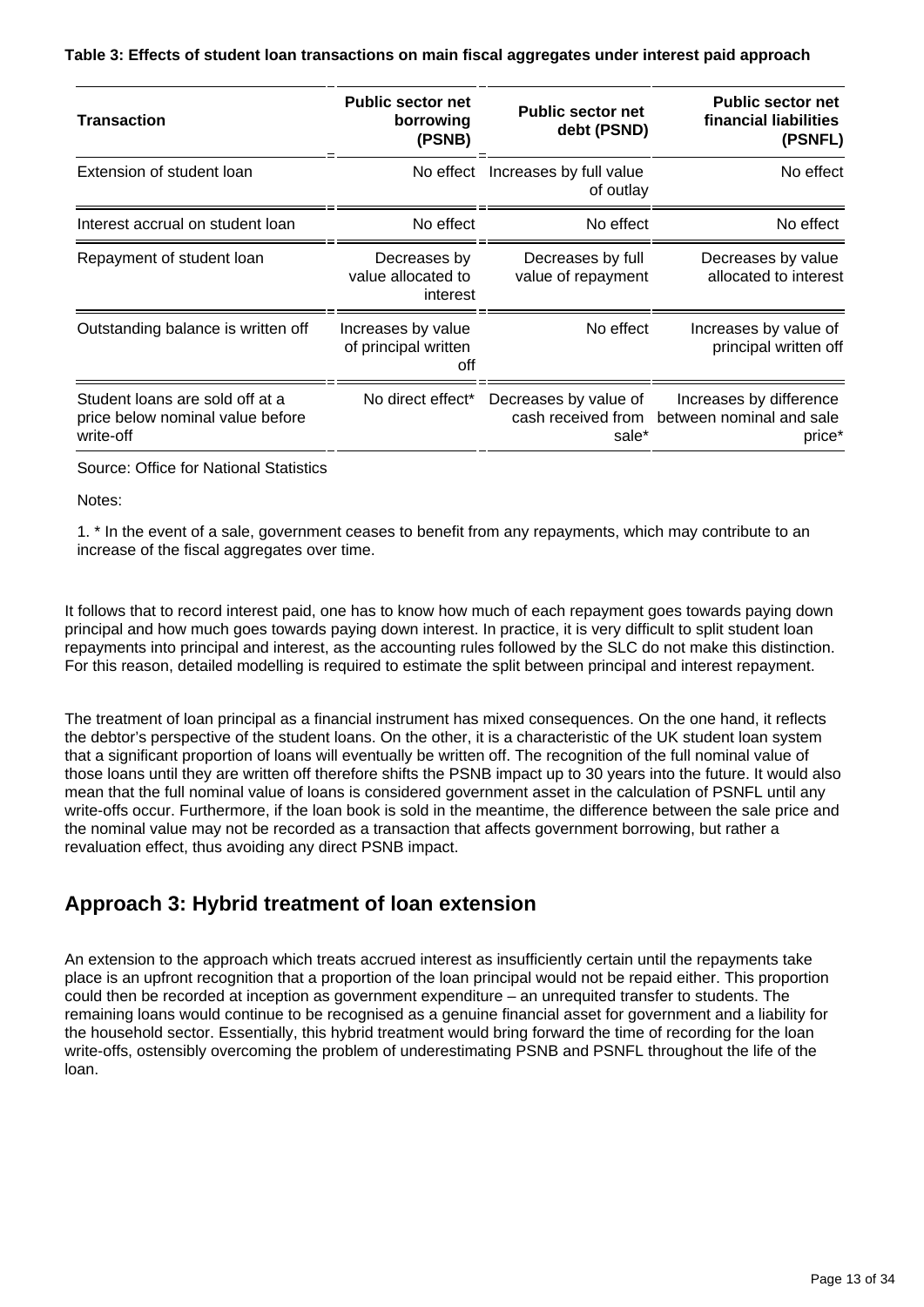Just as for the interest paid approach discussed earlier, this option would require an extension to the existing statistical regulations, however it would not be entirely alien to the national accounts framework. ESA 2010 prescribes that the "loans granted by government not likely to be repaid are recorded in the ESA as capital transfers, and are not reported [as loans]."<sup>12</sup> However, this piece of the guidance generally relates to individual transactions, which may take the legal form of lending, for example, by government to a public corporation, but fail to meet the statistical definition of a loan. It would not generally apply to a scenario where partitioning of otherwise identical transactions is required to split a single economic activity into the lending and gifting elements.

| Transaction                                                                      | borrowing (PSNB)                                                                  | <b>Public sector net Public sector net</b><br>debt (PSND) | <b>Public sector net financial</b><br>liabilities (PSNFL)                         |
|----------------------------------------------------------------------------------|-----------------------------------------------------------------------------------|-----------------------------------------------------------|-----------------------------------------------------------------------------------|
| Extension of student loan                                                        | Increases by value of loans<br>not expected to be repaid                          | Increases by full<br>value of outlay                      | Increases by value of loans<br>not expected to be repaid                          |
| Interest accrual on student<br>loan                                              | Decreases by value of<br>interest accrued on loans<br>expected to be repaid       | No effect                                                 | Decreases by value of<br>interest capitalised on loans<br>expected to be repaid   |
| Repayment of student loan                                                        | No direct effect. Used to<br>estimate value of loans not<br>expected to be repaid | Decreases by full<br>value of<br>repayment                | No direct effect. Used to<br>estimate value of loans not<br>expected to be repaid |
| Outstanding balance is<br>written off                                            | No direct effect*                                                                 | No effect                                                 | No direct effect*                                                                 |
| Student loans are sold off at<br>a price below nominal value<br>before write-off | No direct effect*                                                                 | Decreases by<br>value of cash<br>received from<br>sale*   | No direct effect*                                                                 |

#### **Table 4: Effects of student loan transactions on main fiscal aggregates under hybrid approach**

#### Source: Office for National Statistics

Notes:

1. \* Conceptually, writing off or selling off student loans at a price below nominal value should not affect PSND and PSNFL. In practice, there is likely to be a discrepancy between the initial assessment of the loans unlikely to be repaid, and the values eventually written off or reflected by the sale price. This may lead to additional transactions recorded at that point. Additionally, government ceases to benefit from any repayments and interest accruals, which may contribute to an increase of the fiscal aggregates over time.

There are practical challenges too. Accurately estimating the proportion of loans that will not be repaid over the 30-year horizon may prove difficult, as such amounts are very uncertain and will vary as a result of future policies and macroeconomic conditions. These difficulties are further exacerbated by the need to not only make an assessment of the proportion of loan principal that will not be repaid, but also the associated interest: once a proportion of the outlay has been recorded as a transfer, no interest should be accruing on those amounts in national accounts. However, SLC accounting framework does not split loan balances and repayments into initial lending and capitalised interest once it has added to the balance. Furthermore, interest accrues on the entire balance, meaning that the loans that are not being repaid give rise to the relatively higher amounts of accrued interest. As a result, adjusting the estimates to exclude interest on such loans could be a very difficult task.

It is therefore likely that following this approach would require regular updates of the original transfer amount, estimated in line with the performance of the loan book. There are a number of ways to deal with this. For example, if the capital transfer at inception underestimates the amount of loan principal and interest that is eventually written off, the discrepancy could be accommodated through the recording of a further transfer at the time of the loan cancellation. This would, however, shift PSNB and PSNFL impacts to the end of the loan term.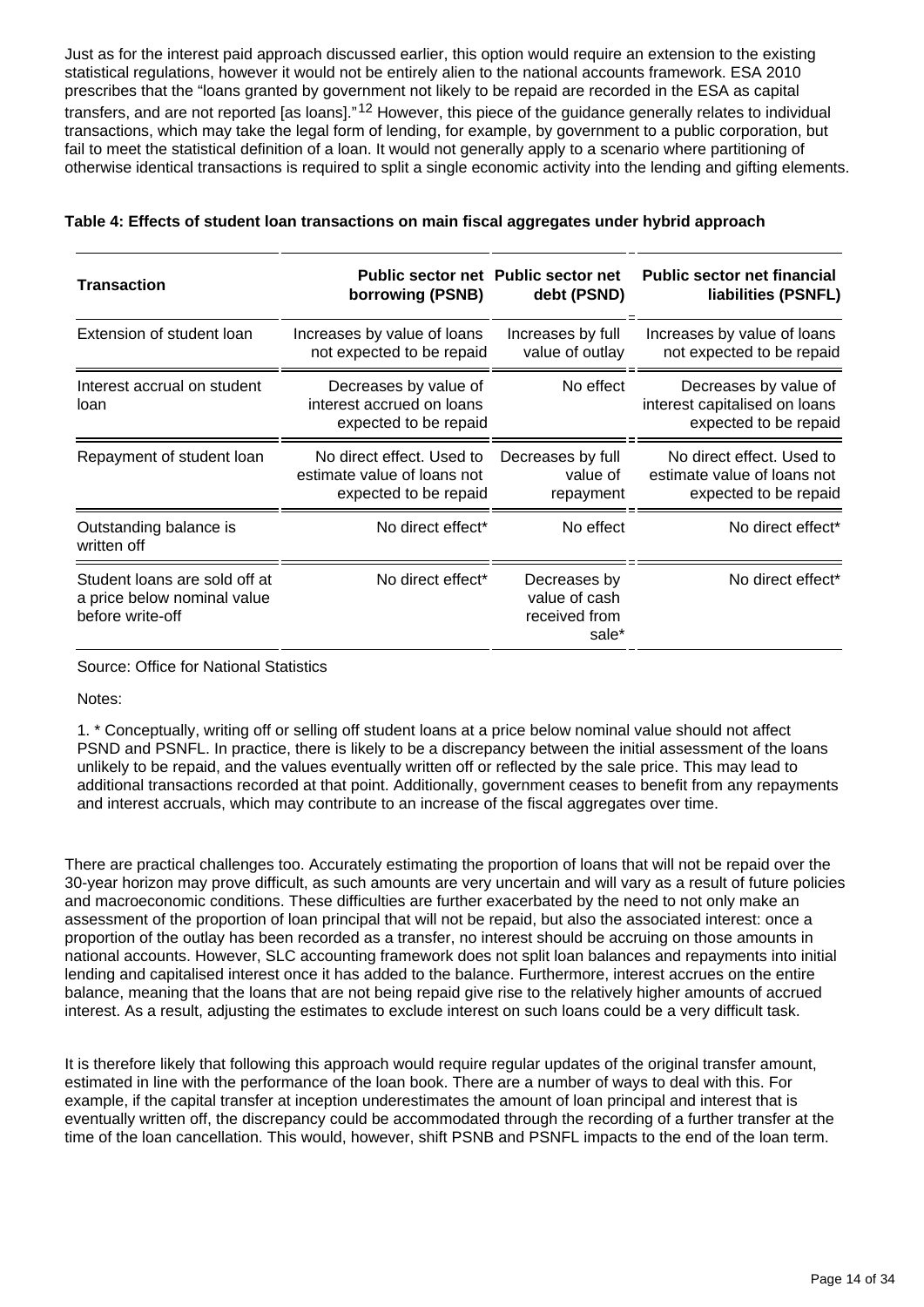Alternatively, one could, in principle, revise the original transfer recorded at inception. This solution does not appear to be particularly pragmatic, given the final estimates will not be available until the 30-year period has passed for any loan cohort.

A rather more realistic option is to record annual capital transfers throughout the life of the loan to keep the transfer estimates in line with the actual performance of the loans. By continually adjusting the overall amounts of write-offs for each cohort, any revisions to PSNB and PSNFL would occur year-to-year. It would avoid the disadvantages caused by letting the initial estimate diverge from repayments for up to 30 years before recording one large transfer, or affecting the historic estimates of PSNB by revising the initial estimate of the write-off after inception.

Adopting the hybrid treatment would result in an increase in PSNB and PSNFL at inception. Repayments would continue to be recorded as well as accrued interest on the portion of loan stock that is expected to be repaid. Nevertheless, as with the interest paid approach, it is likely that this model will under- or over-estimate PSNB and PSNFL throughout the life of the loan because of its sensitivity to modelling assumptions.

## **Approach 4: Net cost to government**

A practical alternative to the methods explained in the previous sub-sections is an approach based on measuring the net cost of student loans. For government, the total expenditure associated with extending the loans to students comprises outlays and financing costs (that is, any interest paid on government debt raised to finance the outlays), and in return, government expects to receive repayments  $13$ . The gap between the expenditure and the repayments could be viewed as a transfer to householders. This transfer represents the unrequited element within total expenditure, while the remaining part could be considered genuine lending. The model therefore bears some similarity to the hybrid approach but differs in the basis on which the transfer element is calculated  $^{14}$ .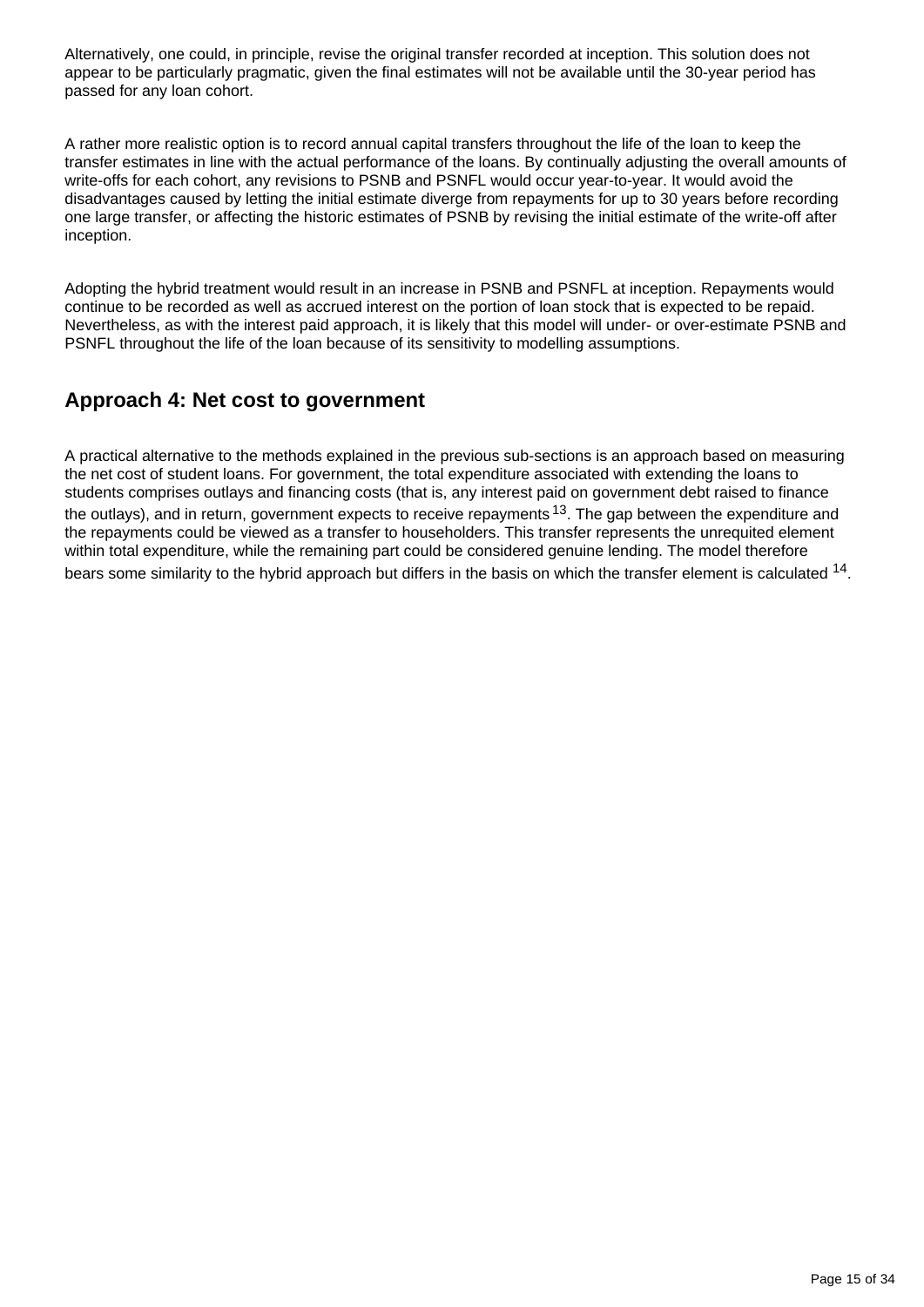| <b>Transaction</b>                                                                  | <b>Public sector net</b><br>borrowing (PSNB)                                         | <b>Public sector</b><br>net debt<br>(PSND)              | <b>Public sector net financial</b><br>liabilities (PSNFL)                                                           |
|-------------------------------------------------------------------------------------|--------------------------------------------------------------------------------------|---------------------------------------------------------|---------------------------------------------------------------------------------------------------------------------|
| Extension of student loan                                                           | Increases by net costs of<br>student loans to<br>government                          | Increases by<br>full value of<br>outlay                 | Increases by net costs of student<br>loans to government                                                            |
| Interest accrual on<br>student loan                                                 | No effect                                                                            | No effect                                               | Decreases by value of interest<br>capitalised on proportion of outlay<br>recorded as loans                          |
| Repayment of student<br>loan                                                        | No direct effect. Used to<br>estimate net costs of<br>student loans to<br>government | Decreases as<br>repayment is<br>made                    | No direct effect. Used to estimate<br>net costs of student loans to<br>government and revise balance<br>accordingly |
| Outstanding balance is<br>written off                                               | No direct effect*                                                                    | No effect                                               | No direct effect. Used to estimate<br>net costs of student loans to<br>government and revise balance<br>accordingly |
| Student loans are sold<br>off at a price below<br>nominal value before<br>write-off | No direct effect*                                                                    | Decreases by<br>value of cash<br>received from<br>sale* | Affected by difference between<br>value recorded on balance sheet<br>and sale price*                                |

Source: Office for National Statistics

Notes:

1. \* Writing off or selling off student loans would not affect PSND and PSNFL directly. However, it may lead to re-assessment of the cost of these loans to government. This may lead to additional transactions recorded at that point.

2. In the event of a sale, government ceases to benefit from any repayments and interest accruals, which may contribute to an increase of the fiscal aggregates over time.

Consequently, the decomposition of the repayments into interest and principal is not essential for estimating the value of the transfer and subsequently the direct impact on borrowing. Despite some practical attractiveness, this approach is not without its drawbacks and while credible as an economic model, may introduce statistical distortions.

Arguably the main one stems from the need to estimate government's future finance costs associated with the loans. Although such costs can be modelled, the quality of the estimates will depend on the validity of the assumptions used in the model. Another complication lies in the reconciliation of the balance sheet and the flows. While a proportion of the outlay is recorded as a grant, the remainder enters the balance sheet as a government loan asset. It follows that some interest must accrue on the loan balance just like in the previous model, firstly to meet the ESA 2010 definition of a loan and secondly for a purely pragmatic reason: if no interest accrues, the entire amount of the repayment has to be recorded as going towards the principal, thereby reducing the balance faster than it would in reality <sup>15</sup>. In turn, this means that a part of the repayment has to be explicitly recorded as interest receivable by government.

Fundamentally, the model therefore still requires assumptions about the interest accruing on the loans and thus offers no comparative advantages to the hybrid and interest paid approaches when transplanted into the system of national accounts. Of the models presented in this article, it is the least grounded in the international statistical framework.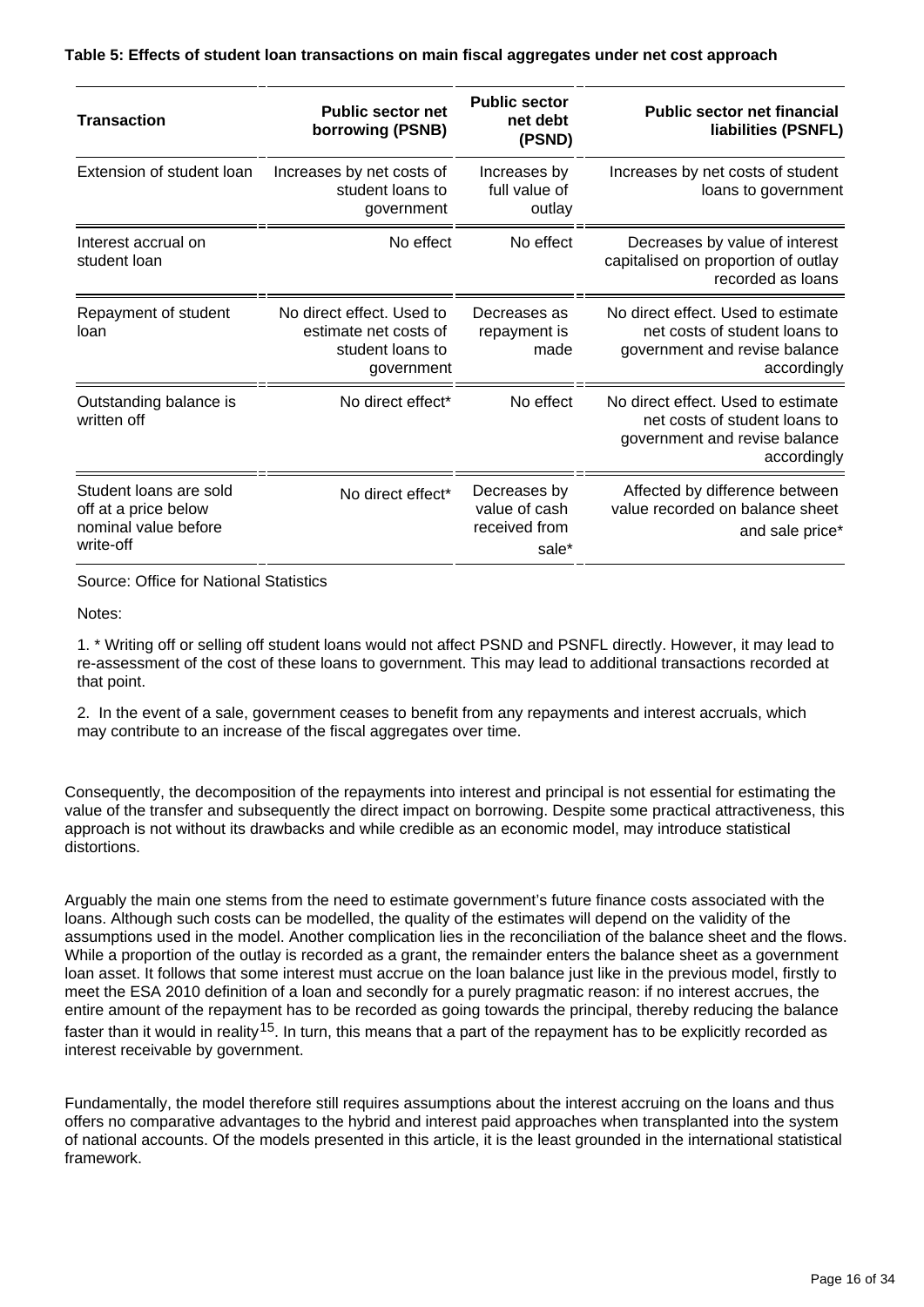### **Student loans: concluding remarks**

The approaches presented in this article vary in their impact on the fiscal aggregates and in the time profiles of government revenue and expenditure. While the focus of the article is on their suitability for reporting on the state of the UK public finances, it is equally important that any approach we follow should offer a holistic, symmetrical and internally consistent representation of the UK student loan system from the point of view of the creditor (government) and the debtor (student). This means, for example, that should student loans be treated as contingent assets for government, they would have to be recognised as contingent liabilities for students, and thus would not be recorded as households' debt in the UK National Accounts. Similarly, the treatment of any transactions must be conceptually consistent with its impact on the balance sheet aggregates. For example, if interest is recorded when actually paid, the balance sheet position will also reflect the stock of loans as extended to students, but not the uplifts associated with the interest capitalised on those loans.

| <b>Transaction</b>                                                                  | <b>Current</b><br>treatment<br>as Ioan          | Approach<br>1: Revenue<br>and<br>expenditure  | Approach 2:<br>Recording<br>interest when<br>actually paid | Approach 3: Hybrid<br>treatment of loan<br>extension                                    | Approach 4: Net<br>cost to government                                                |
|-------------------------------------------------------------------------------------|-------------------------------------------------|-----------------------------------------------|------------------------------------------------------------|-----------------------------------------------------------------------------------------|--------------------------------------------------------------------------------------|
| <b>Extension of student</b><br>loan                                                 | No effect                                       | Increases<br>by full value<br>of outlay       |                                                            | No effect Increases by value of<br>loans not expected<br>to be repaid                   | Increases by net<br>costs of student<br>loans to government                          |
| Interest accrual on<br>student loan                                                 | Decreases<br>by value of<br>interest<br>accrued | No effect                                     | No effect                                                  | Decreases by value<br>of interest accrued<br>on loans expected to<br>be repaid          | No effect                                                                            |
| Repayment of<br>student loan                                                        | No effect                                       | Decreases<br>by full value<br>Ωf<br>repayment | Decreases by<br>value allocated<br>to interest             | No direct effect.<br>Used to estimate<br>value of loans not<br>expected to be<br>repaid | No direct effect.<br>Used to estimate net<br>costs of student<br>loans to government |
| Outstanding balance<br>is written off                                               | Increases<br>by value of<br>write-off           | No effect                                     | Increases by<br>value of<br>principal<br>written off       | No direct effect*                                                                       | No direct effect*                                                                    |
| Student loans are<br>sold off at a price<br>below nominal value<br>before write-off | No direct<br>effect*                            | No direct<br>effect*                          | No direct<br>effect*                                       | No direct effect*                                                                       | No direct effect*                                                                    |

#### **Table 6: Effects of student loan transactions on public sector net borrowing by approach**

Source: Office for National Statistics

Notes:

1. \* In the event of a sale, government ceases to benefit from any repayments and interest accruals, which may contribute to an increase of the fiscal aggregates over time. The precise mechanism and impact would vary by approach. Additionally, the sale and the write-offs may also lead to re-assessment of the amounts that have to be recorded as expenditure under approaches 3 and 4, which may in turn lead to additional transactions recorded at that point.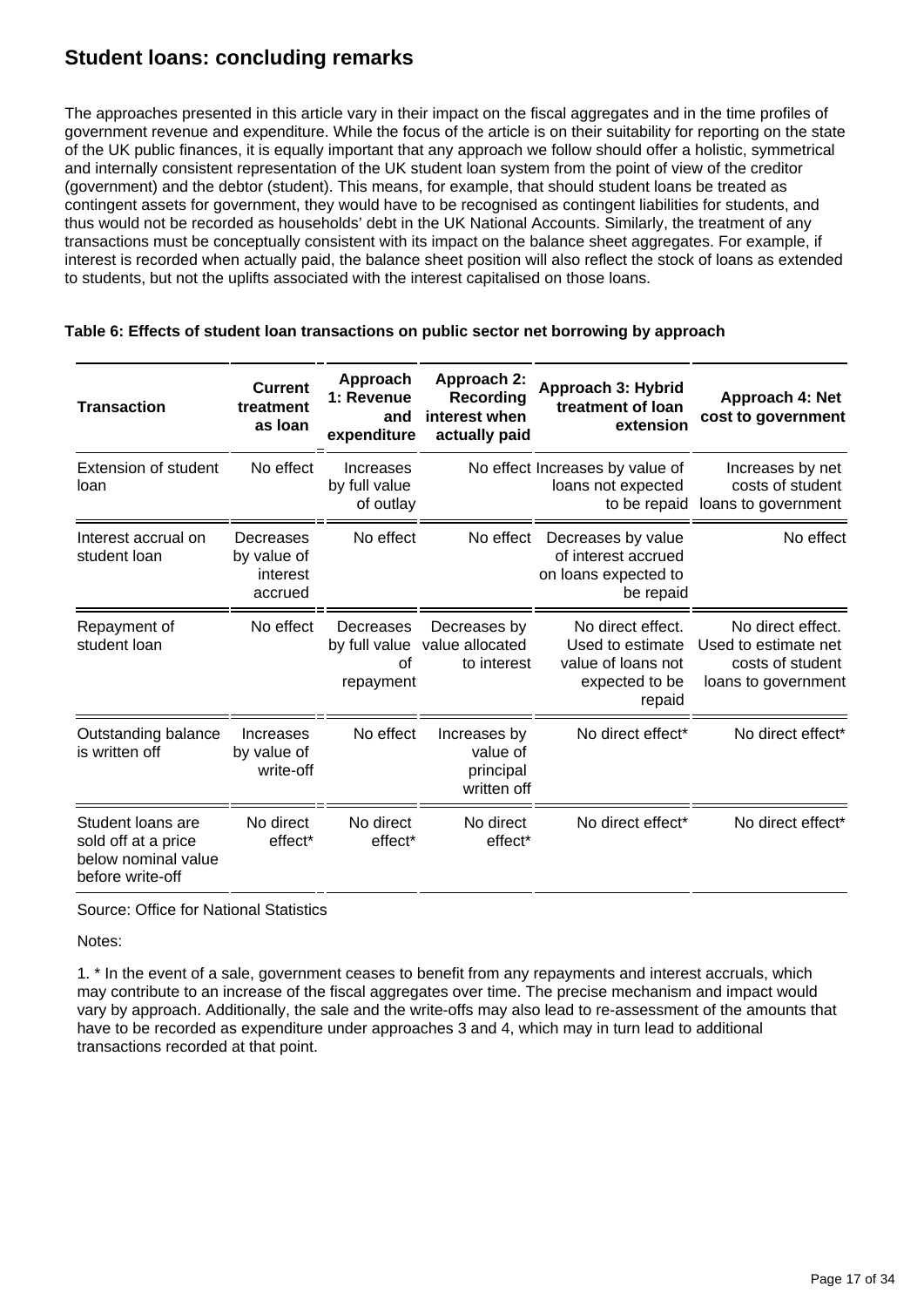Finally, it is important to note that the effects described in this article are based on the application of the existing statistical guidance and classifications. The guidance, most notably ESA 2010 and MGDD 2016, is generally definitive in relation to the current loan approach and the revenue and expenditure treatment of Approach 1, but the other approaches require extension to the existing guidance. It is for this reason that we have been engaging with international statistical organisations and other national statistics institutions on the most appropriate recording. Those discussions have not yet concluded, although we are hopeful that we will reach an agreed treatment within the European statistical community by December 2018. Until we have that agreement it is difficult for us to speculate about when any improved statistical treatment of student loans, should it be different to the present approach, will be implemented in the PSF statistics, as some of the current options described in this article are much more complex than others to implement.

One area of the current accounting treatment that might merit changing ahead of any wider improvements to the accounting for UK student loans is in relation to the sale of those loans. Current international discussion have identified relatively strong support for recording a government expenditure at the point of sale to reflect the fact that government by selling the loans is crystallising a loss on the full nominal value of those loans. This makes sense for the government accounts, but is somewhat problematic from the debtors' perspective as the sale has changed nothing. As national accounts is a single integrated picture of the economy, it would mean that any such government expenditure at the time of sale would be recorded as revenue for households at the same point in time. Notwithstanding this difficulty, should the international consensus be to record a transfer at the point of sale then we may consider making this adjustment ahead of any wider changes to the accounting treatment of student loans.

#### **Notes for: Treatment of student loans**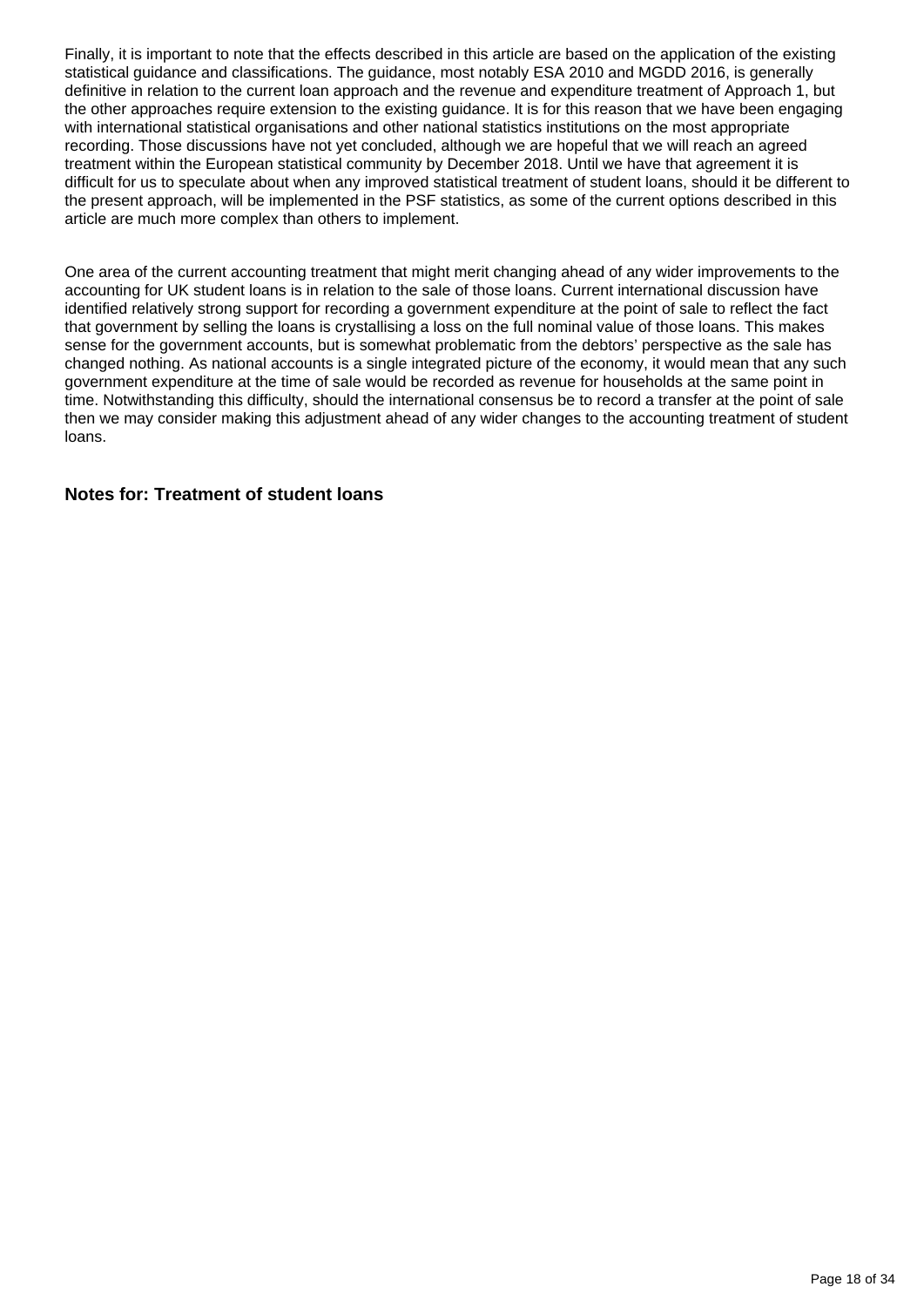- 1. Nominal value relates to the principal loaned, plus accrued interest, less repayments on principal and interest (the outstanding balance).
- 2. European System of Accounts 2010 paragraph 5.113.
- 3. This rate is referred to in the *[Department for Education's accounts](https://assets.publishing.service.gov.uk/government/uploads/system/uploads/attachment_data/file/719817/Student_loan_forecasts_2017-18.pdf)* as the "Resource and Accounting Budgeting" (RAB) charge.
- 4. European System of Accounts 2010 paragraph 6.58.
- 5. European System of Accounts 2010 paragraph 5.113.
- 6. European System of Accounts 2010 paragraph 5.08.
- 7. Although the repayment of the student loans is often described as a tax, in economic statistics, taxes are generally unrelated to a direct provision of a service to the taxpayer, or are out of proportion to the cost of such as a service.
- 8. European System of Accounts 2010 paragraph 20.170.
- 9. European System of Accounts 2010 paragraph 1.101.
- 10. European System of Accounts 2010 paragraph 20.170.
- 11. European System of Accounts 2010 paragraph 1.104.
- 12. European System of Accounts 2010, paragraph 20.121.
- 13. Of course, there are also administrative costs involved, such as the operating costs of the Student Loan Company. These costs are not affected by the treatment of the student loans and are generally omitted from this paper for simplicity.
- 14. In national accounts, what is referred to as the financing cost in this section has to be separately recorded as interest payable on government debt, and is already accounted for in PSF statistics. As a result, should this model be implemented, the newly added transfer will be estimated as outlay less expected repayments, to avoid double-counting the financing cost as both interest payable and part of the transfer in the PSNB calculations.
- 15. European System of Accounts 2010 paragraph 5.113 states, among other criteria, that "a loan is an unconditional debt to the creditor which has to be repaid at maturity and which is interest- bearing".

## <span id="page-18-0"></span>**5 . Treatment of pension liabilities**

### **Introduction**

An important aspect of the public sector finance (PSF) statistics is the treatment of public sector pensions, which constitute a significant proportion of public sector liabilities. The treatment of those liabilities has changed in recent years with the adoption of a new international statistical framework in 2014 (European System of Accounts 2010: ESA 2010).

In September 2017, PSF statistics were updated to include the latest pension estimates available. However, the treatment of pensions in PSF is complicated by the need to balance exhaustiveness against the risk of distorting the main fiscal aggregates such that the meaning of the statistics is not impaired. It is important that the PSF statistics remain fully consistent with international statistical frameworks, but we have identified a number of different possible treatments of pensions within the PSF statistics that all maintain alignment to the wider national accounts.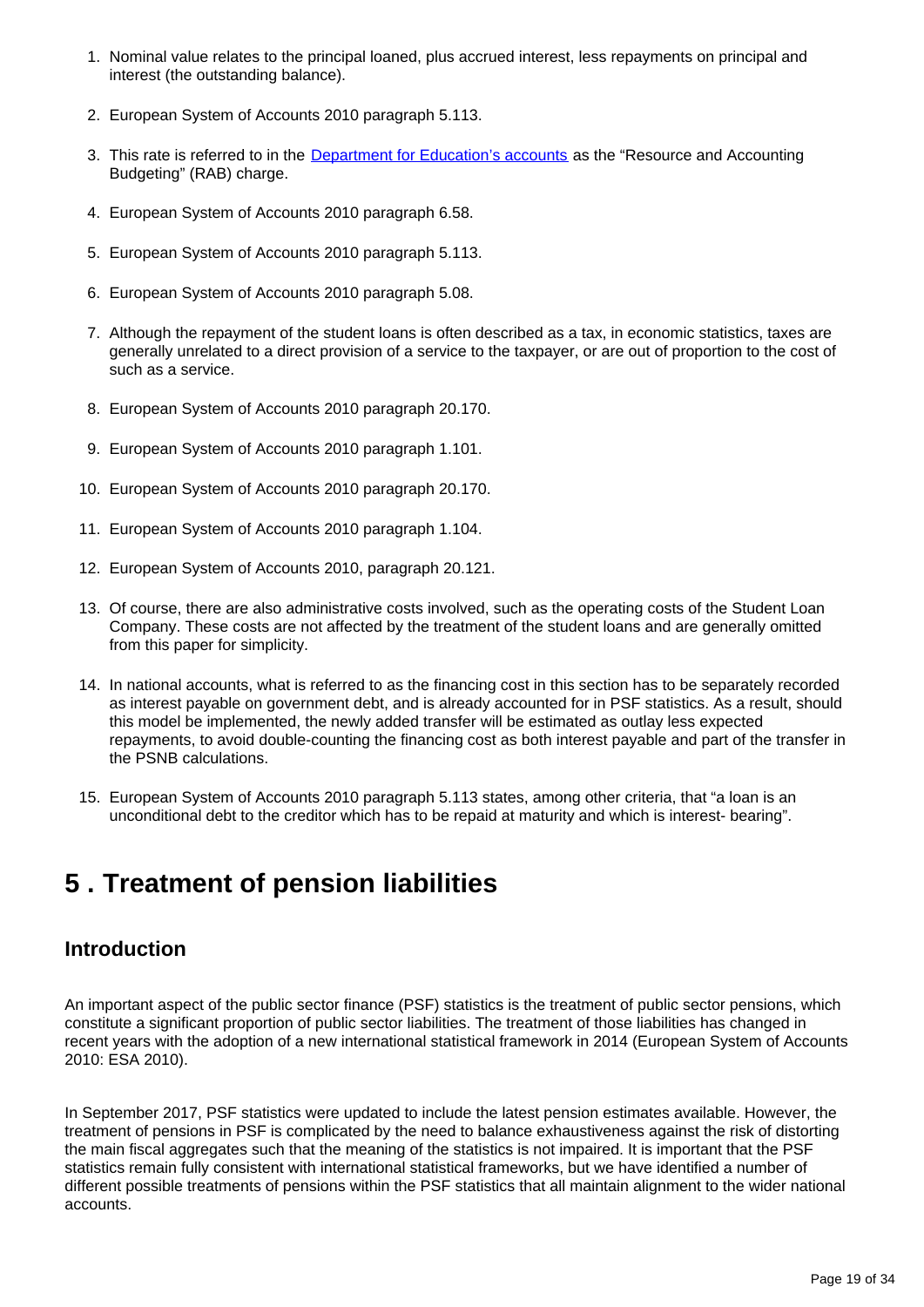To consult on the best way of presenting pension liabilities in the PSF statistics, we have published a consultation article explaining the full range of available options and their impact on the fiscal aggregates and inviting users to provide their opinions on the different options. To get a full understanding of the issues and let us know what you think, we recommend that you read [the technical note and consultation document.](https://www.ons.gov.uk/economy/governmentpublicsectorandtaxes/publicsectorfinance/methodologies/pensionsinpublicsectorfinancestechnicalnoteandconsultationdocument)

Once the consultation period ends on 31 August 2018, we will review the responses and decide a way forward. We will then publish a response and plans for implementation in autumn 2018. The following subsections provide a brief introduction to the issue.

#### **Methodological considerations**

The adoption of the ESA 2010 framework led to the delineation of new types of public bodies, namely public pension funds and the units exercising day-to-day administration of those funds. In accordance with the ESA 2010 terminology, these units together are considered pension administrators.

Pension administrators do not bear the ultimate responsibility for the provision of funded pensions, which rests with the pension managers (typically employers). However, while the pension managers only recognise net liability arising from any shortfall in the scheme, or the benefit of any excess, pension administrators record the gross amounts of assets held in pension funds and total pension entitlements of the scheme members.

In the PSF statistics, the present approach is to record only the manager's net pension liability but not the administrator's total pension liabilities and not the investment assets held in the pension funds. Under this net liabilities approach, pension administrators are effectively deemed to be outside of the public sector. Alternatively, pension administrators can be brought into the PSF boundary. In other words, pension liabilities and the associated ring-fenced assets can be recorded on a gross basis in the PSF statistics. The gross liabilities approach raises a further question of whether to include the administrators in the "inc-boundary" together with public sector banks, or in the "ex-boundary", which underpins the fiscal targets.

In principle, the application of either the net or gross liabilities approach should yield similar results when it comes to the wide measures of government financial liabilities, such as public sector net financial liabilities (PSNFL)  $1$ . Such fiscal aggregates are impacted by the gap between the total assets and total liabilities. Under the net liability approach, the gap is recorded explicitly as a liability in the pension manager's balance sheet. Under the gross liability, it is represented by the balance between total pension fund assets and total pension liabilities held jointly by the administrator and the manager.

However, the two methods vary in their impact on the more restrictive public sector net debt (PSND) aggregate. If recorded on a net liability basis (in other words, if pension administrators remain outside of the PSF boundary), none of the assets or liabilities related to pensions affect this fiscal measure. However, recording on a gross liabilities basis leads to the consolidation of government debt securities held as investment assets by the pension administrator, and further recognises its liquid assets. Therefore, as PSND does not include pension liabilities, the gross recording contributes to a reduction in this measure of debt, through consolidation of debt securities and increased liquid assets, irrespective of whether the pension scheme is in surplus or in deficit. This can be seen as a distortive effect, which has to be balanced against the need to report public sector assets and liabilities transparently and exhaustively.

These considerations can be extended to the recording of the Pension Protection Fund (PPF), which combines the functions of both the manager and the administrator. Similar to the case of other funded workplace pension schemes, the inclusion of the PPF, while necessary to ensure exhaustiveness, would have an impact on the headline PSND measure at the point of implementation. The consolidation of PPF's holdings of government debt securities and the inclusion of its liquid assets in the net debt calculations are expected to reduce PSND, rather than increase it. Furthermore, the transfer of new pension schemes to the PPF in the future may have a similarly counter-intuitive effect on PSND, resulting from the relatively narrow definition of liabilities that are included in PSND.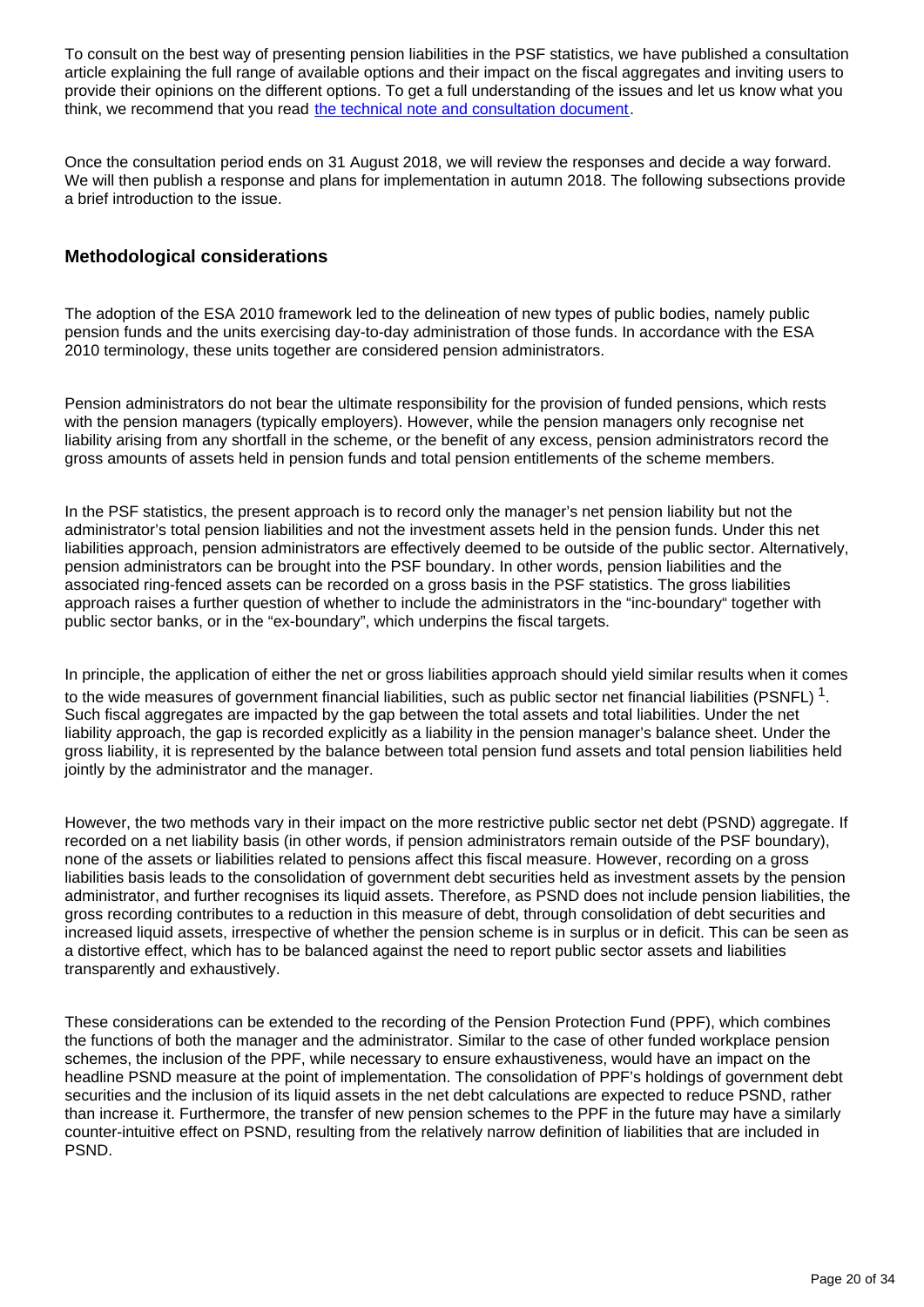The final point for consideration is the PSF presentation of unfunded workplace schemes, such as the Principal Civil Service Pension Scheme or the NHS Pension Scheme. Under the unfunded structure, no investment assets are held in a segregated fund and the functions of the administrator and the manager are deemed to be performed by a single notional unit<sup>2</sup>. In compliance with ESA 2010, the obligations of unfunded pension schemes are not included in the PSF balance sheets. We are considering measures to improve transparency while maintaining consistency with international statistical frameworks, such as to include these figures in a supplementary table would ensure a more complete picture of government obligations. It would have to be made clear in the text of the bulletin that the obligations of unfunded public sector pension schemes do not feed into the main aggregates presented.

## **5.1 Potential impacts on fiscal aggregates**

We estimate that the inclusion of pension administrators within the PSF boundary could reduce PSND by an amount close to £20 billion in the case of funded public sector pension schemes. A further reduction of approximately £15 billion could result from the inclusion of PPF's liquid asset and consolidation of its gilt holdings – an amount that should be contrasted with a total PSND ex of approximately £1,700 billion.

Public sector net borrowing (PSNB) would also be affected. Based on data in the UK National Accounts Table 29: [Accrued-to-date pension entitlements in social insurance presentation](https://www.ons.gov.uk/economy/nationalaccounts/uksectoraccounts/datasets/uknationalaccountstable29accruedtodatepensionentitlementsinsocialinsurance) , we expect PSNB to increase by up to £2 billion per financial year. However, more generally, whether PSNB increases or decreases depends on the balance between employee contributions and pension benefits paid.

### **Notes for: Treatment of pension liabilities**

- 1. Gross and net liabilities recording would yield some PSNFL differences because of the conventions followed in the valuation of government debt securities. When recognised as a government liability, such debt is recorded at face value, which represents the amount due to be repaid. However, in the pension fund's balance sheet, the recording is done on a market value basis.
- 2. This is the case when the employer provides the benefits directly. In the public sector, several large schemes exist, notably the Principal Civil Service Pension Scheme, which serves a number of government organisations. Both the schemes and the participating employers are still recorded in one institutional sector, and it can be further argued that most of such organisations do indeed represent one institutional unit – core central government – in the national accounts sense.

## <span id="page-20-0"></span>**6 . Treatment of depreciation**

## **Introduction**

Estimating stocks and flows of non-financial assets is an important aspect of producing national accounts. Both the [Bean review \(2016\)](https://www.gov.uk/government/publications/independent-review-of-uk-economic-statistics-final-report) and the [National Statistics Quality Review of the National Accounts \(NSQR, 2014\)](https://data.gov.uk/dataset/1902dcfb-3cfb-40b3-82d9-e05a0b038a96/national-statistics-quality-review) highlighted estimates of capital stocks as key indicators and areas in need of development by ONS. These recent reviews of the UK National Accounts made significant recommendations related to the concepts concerning the estimation of various stock and flow measures of fixed assets and work is currently ongoing to address these recommendations.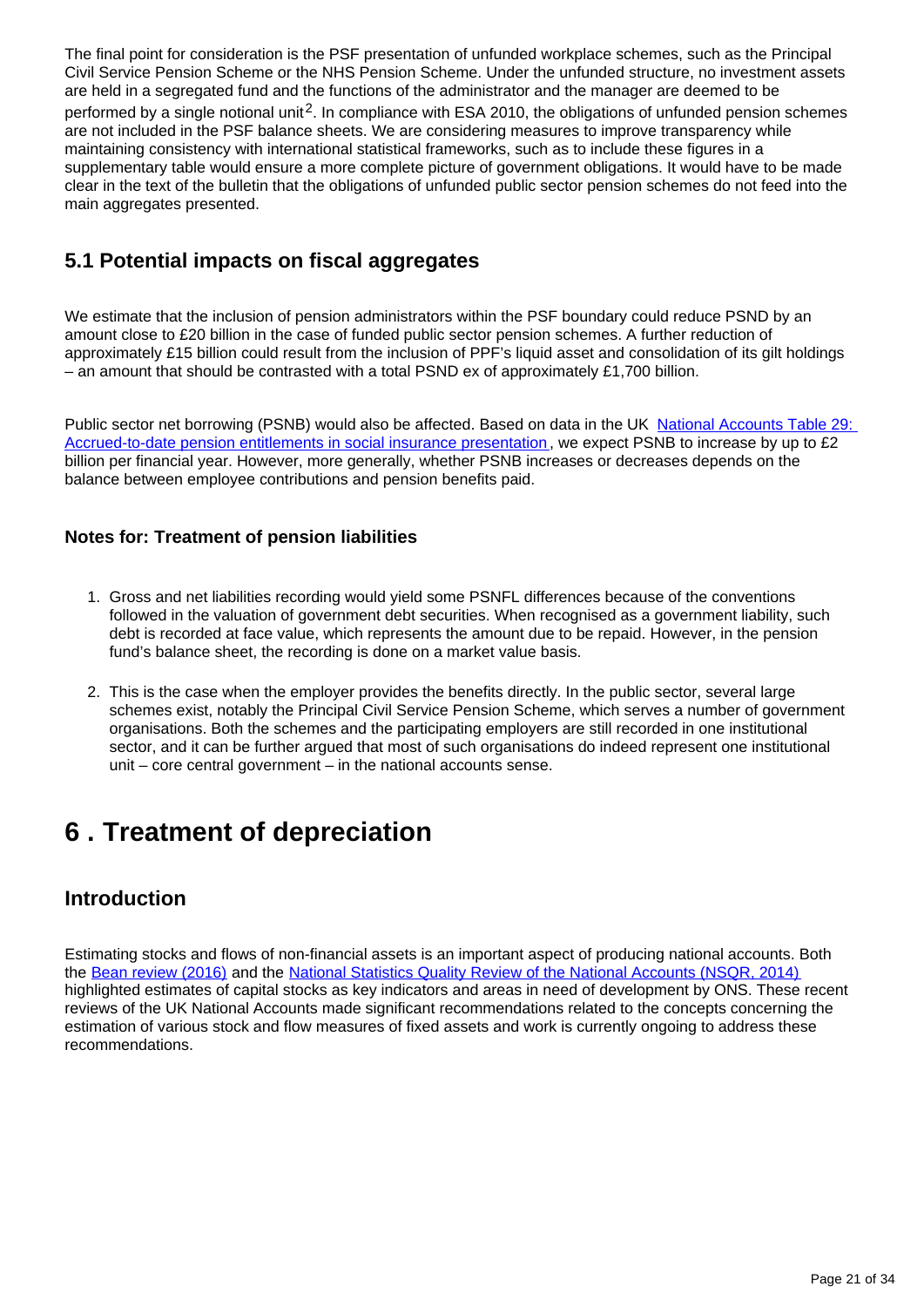The central component of capital stocks estimation is the implementation of the perpetual inventory method (PIM), as endorsed in the European System of Accounts 2010: ESA 2010, the System of National Accounts 2008: SNA 2008 and the [Organisation for Economic Cooperation and Development's \(OECD\) manual](http://www.oecd.org/publications/measuring-capital-oecd-manual-2009-9789264068476-en.htm). The PIM combines flows of gross fixed capital formation (GFCF) data with assumptions about the life lengths and depreciation patterns of fixed assets to produce estimates of the gross stock (purchase value), net stock (market value), productive stock (efficiency units), consumption of fixed capital (CFC), along with other changes in volume of those fixed assets. Like other national statistics institutes that compile public sector accounts in accordance with ESA 2010, we use CFC rather than the estimates of depreciation based on the business accounting practices to measure the decline in the value of net stock over the course of the accounting period.

For the public sector accounts the ongoing development work is focussed on improving capital stock estimates and as a result, through the PIM, the CFC estimates. The improvements to the public sector capital stock estimates do not directly impact the monthly PSF statistics. However, the public sector CFC features within the calculation of receipts, current expenditure and net investment (or capital expenditure) aggregates of the PSF statistics. CFC estimates do not impact on public sector net borrowing (PSNB), due to netting, but they do impact the public sector current budget deficit (PSCB).PSCB is a fiscal aggregate that measures the difference between current expenditure (after taking account of CFC) and receipts, and has been used in previous fiscal targets, such as the "[golden rule](https://www.ons.gov.uk/economy/governmentpublicsectorandtaxes/publicsectorfinance/methodologies/monthlystatisticsonthepublicsectorfinancesamethodologicalguide)".

In summary, the work that we are doing to improve capital stock estimates, and related flows, in the national accounts will impact PSCB estimates in the PSF statistics, but have no impact on PSNB, public sector net debt (PSND) or public sector net financial liabilities (PSNFL). In addition to these impacts the improvements to the capital stock estimates will lead directly to improvements in public sector net worth (PSNW). PSNW is an important national accounts balance sheet measure which is derived by subtracting the total value of public sector liabilities (excluding contingent ones) from the total value of assets (both financial and non-financial). However, PSNW is not published as part of the monthly PSF statistics.

### **Methodological considerations**

In calculating CFC, the main inputs are long time series of gross fixed capital formation (GFCF) data. The "fixed" part of GFCF refers to how assets will be used repeatedly or continuously in the production of economic output for more than one accounting period. Estimates of average life lengths of different assets are then used to determine how long different types of assets are used before they are obsolete or worn out. This information is used to accumulate the flows of GFCF into the capital stock, and assumptions about the using up of assets because of physical wear and tear and anticipated obsolescence are used to calculate the flow of economic depreciation (CFC) out of the capital stock.

The changing economic environment affects the key assumptions in the PIM model. For example, the development of high-tech fixed assets (such as computers, software and certain types of computer-controlled machinery) means that many assets experience more rapid obsolescence than was previously the case. Given that the development of such technology was particularly pronounced during the 1990s, this should be accounted for in the method used with appropriately short economic lives.

Such an effect takes place because the productive potential of an asset may decline, which means that its contribution to production falls and the benefits of using the asset in future periods are lower. This gives rise to the distinction between age-price and age-efficiency profiles, which are collectively referred to as age profiles. The first is the age efficiency of an asset which defines its productive capacity each period; because over time most assets suffer from some wear and tear. The second is the age price profile of an asset which relates to the decline in value of the asset as it ages, aside from changes caused by inflation. These two in combination provide a sequence of prices for capital services discounted to the beginning of start year price over time.

It would be impractical for statistics to model the life cycle of individual assets in the economy. Instead, cohorts of assets represent the main analytical unit. Assets within each cohort, even though similar, are not identical and so do not all retire at the same time, where retirement refers to the removal of an asset from a stock. This gives rise to assumptions about the retirement distributions for the cohorts of assets.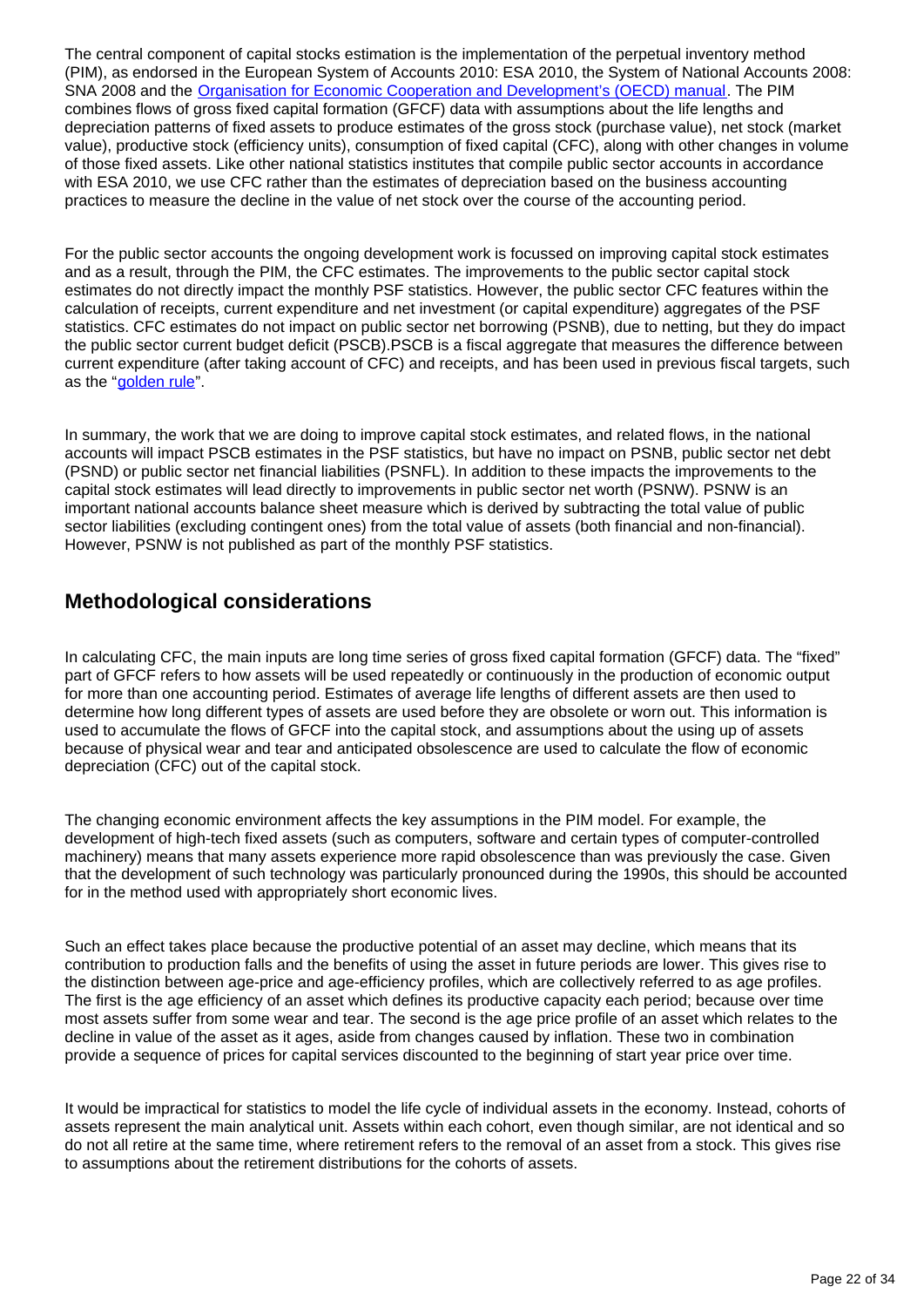The age profiles and retirement distributions are both examples of assumptions used by the PIM. In combination, these assumptions define the trajectory of CFC. We commissioned [an independent review of the assumptions](https://www.niesr.ac.uk/publications/academic-review-asset-lives-uk) used to calculate CFC for various types and cohorts of assets by the National Institute of Economic and Social Research. We are also making significant improvements to the PIM itself, increasing its flexibility and ability to apply complex sets of assumptions to specific asset cohorts.

### **Potential impacts on fiscal aggregates**

We will be able to estimate the effects of the PIM review on the fiscal aggregates when our work on the assumptions that underlie the model reaches the final stages. This is likely to be during the first half of 2019, for implementation in September 2019. However, our early estimates suggest that the public sector CFC in recent years is likely to increase, reflecting the shorter productive life of some assets than used to be the case in the historic periods. Such an increase will lead to an increase in PSCB, but have no effect on PSNB. As noted earlier, the balance sheet aggregates of PSND and PSNFL will not be affected.

## <span id="page-22-0"></span>**7 . New International Financial Reporting Standards treatment of leases**

### **Introduction**

In 2016, the International Accounting Standards Board (IASB) issued IFRS 16 standard, which replaces the earlier IAS 17 and prescribes a different treatment of leases in commercial accounting. At present, financial statements categorise leases as either finance leases (reported on balance sheet) or operating leases (off balance sheet). Under IFRS 16, nearly all leases will be reported on balance sheet within lessees' financial statements, leading to increases in lessees' reported debt and non-current assets. Yet the same leased assets may also be recorded the lessors' on balance sheets.

The changes to the International Financial Reporting Standards (IFRS) are a potential issue for the public sector finance (PSF) statistics because most UK public sector organisations compile accounts in accordance with IFRS, adapted and interpreted for the public sector. The IFRS 16 approach deviates from that in the European System of Accounts 2010: ESA 2010, which is mostly consistent with the UK's generally accepted accounting practice (UK GAAP) on the subject of leases. Because of the similarity between the treatment of leases in UK GAAP and IAS 17 and that in ESA 2010, most leases in the PSF statistics are reported consistently with the commercial accounting data. The main exception to this are the leases related to public-private partnerships (PPPs).

Ahead of the introduction of IFRS 16 in 2019, HM Treasury published [an exposure draft](https://www.gov.uk/government/consultations/ifrs-16-leases-exposure-draft-1801) in May 2018. The document explores whether the UK public sector should adopt the new standard and if so, whether any adaptations should be considered. If the new standard is adopted by the UK public sector, it is likely that the data sources used for leases in PSF will report step changes between the financial year ending (FYE) 2019 and FYE 2020. Furthermore, the leases data supplied on an IFRS 16 basis will no longer be compliant with ESA 2010 and may lead to over-reporting of finance leases, double counting or omission of data.

## **7.1 Methodological considerations**

The ESA 2010 statistical treatment is based on the concept of economic ownership, which is defined by the allocation of risks and rewards of holding an asset, rather than by its legal ownership. As with IFRS, ESA 2010 distinguishes between finance ("financial" in statistical language) and operating leases. However, the rules for deciding whether something is a finance lease or an operating lease differ between the two frameworks.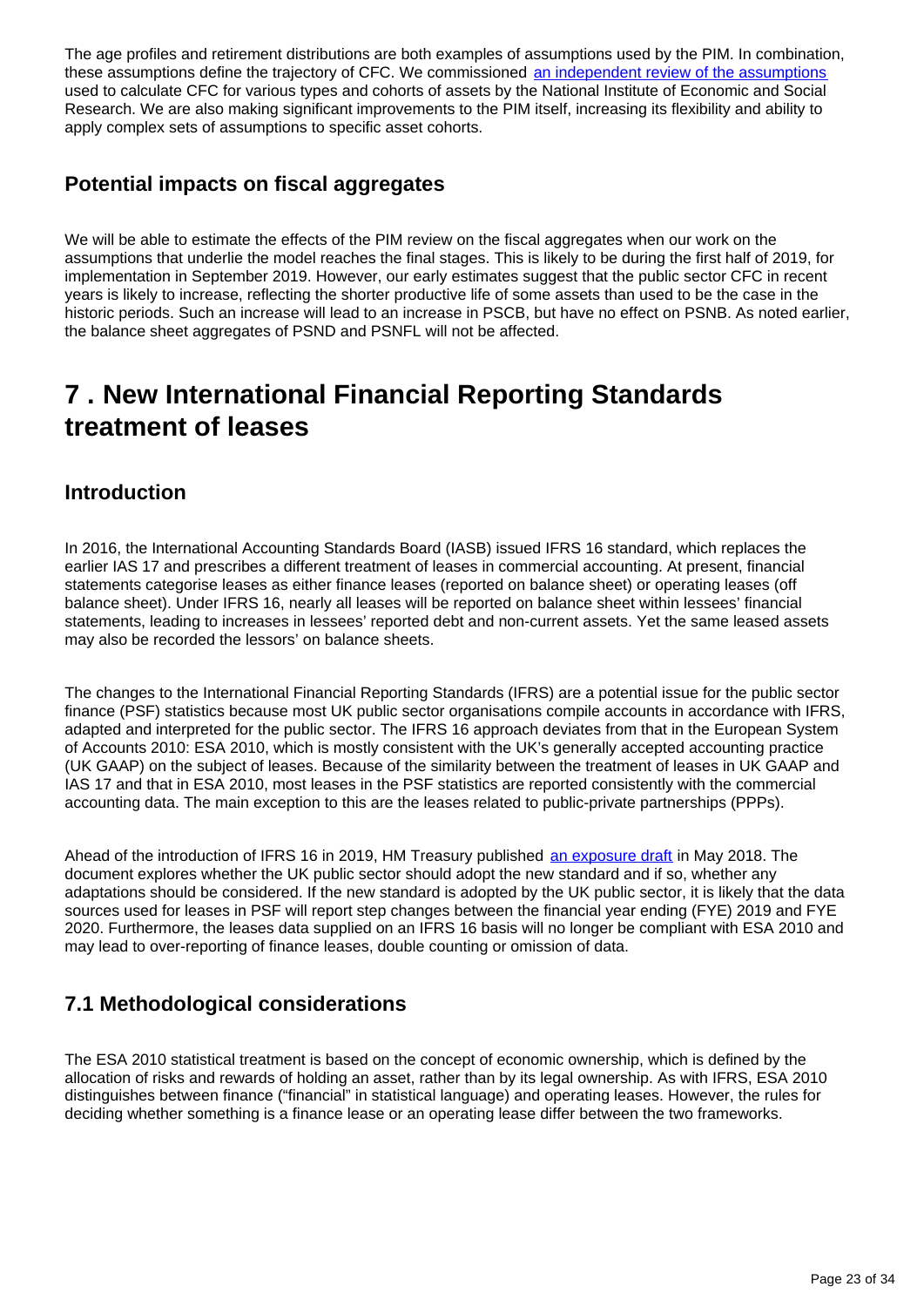In the national accounts and PSF statistics, the assets leased under a financial lease appear on the balance sheet of the lessee (and are depreciated accordingly) along with the related finance lease liabilities. The lease payments are analysed into loan repayments and interest charges. For operating leases, the payments are recorded as service charges, which are treated as intermediate consumption, and the assets remain on the balance sheet of the lessor.

Following the IFRS 16 implementation, lessees will be treating nearly all leases as finance leases. Therefore, lessees' intermediate consumption will reduce and be replaced partly by interest expenditure and consumption of fixed capital (CFC), as the leased assets will appear on the lessees' balance sheets. The data required for statistical purposes, such as the split into finance and operating lease elements, may become unavailable.

Furthermore, the application of IFRS 16 itself will introduce asymmetries in the financial reports produced by lessors and lessees. While almost all leases will be treated as finance leases in the lessees' accounts, lessors will account for only some leases as finance leases. Consequently, in some cases, both, or neither, the lessor or lessee might show economic ownership of the leased assets. While this is not an issue for the financial reporting of single entities, the holistic and inter-related nature of the national accounts framework requires a fully consistent recording between lessor and lessee within national accounts and PSF statistics.

We are working with HM Treasury to understand the extent to which the accounting issues may manifest. The first question to answer is whether UK public sector organisations will be adopting IFRS 16. Financial Reporting [Advisory Board \(FRAB\)](https://www.gov.uk/government/groups/financial-reporting-advisory-board-frab) have approved the implementation of IFRS 16 within public sector accounting, but are yet to agree any adaptations or interpretations of the standard for the UK public sector. Under current plans, IFRS 16 will be adopted for the first time in public sector accounts that relate to FYE 2020.

In preparation for the new standard we have therefore reviewed our current working assumption that the IAS 17 approach to leases is consistent in its assessment of finance and operating leases to ESA 2010. This work has identified that some property leases of UK government departments are full repair and insure (FRI) leases, where the government as lessee has the full responsibility for the cost of maintenance, repairs and even reconstruction in the event that the building is irrevocably damaged. Under ESA 2010, such a lease is to be recorded as a financial lease despite being considered as an operating lease under IAS 17. This suggests that we need to revise some historic lease data as well as make efforts to avoid discontinuities between lease data for FYE 2019 and FYE 2020.

HM Treasury, as one of the main PSF data suppliers, is assisting us by seeking to establish the number and value of FRI leases in historic periods and quantifying the value of all leases that are expected to be in place at the end of March 2019. This is not straightforward to do given the large number of public sector organisations and the similarly large number of lease contracts to which most of those organisations will be signatories. HM Treasury have estimated that central government bodies alone are currently participants (as either lessor or lessee) in approximately 55,000 lease contracts.

In a further work stream, ONS and HM Treasury are considering the different options for collecting and compiling leasing data which are compliant with ESA 2010. To support this work, HM Treasury have initiated a one-off data collection exercise to obtain information from central government bodies on the lease contacts they have. Given the number of large number of leases, a materiality threshold has been applied to the data collection exercise. It is intended that the responses to this data collection exercise will assist in both revising historic leasing data for FRI leases and in identifying appropriate steps to deal with the data source issue that the introduction of IFRS 16 presents.

### **7.2 Potential impacts on fiscal aggregates**

The introduction of IFRS 16 will affect many areas and sectors of economic statistics beyond PSF. The impact is difficult to assess with any certainty given the potential not only for operating leases to be restated as finance leases, but also for double counting and data omission.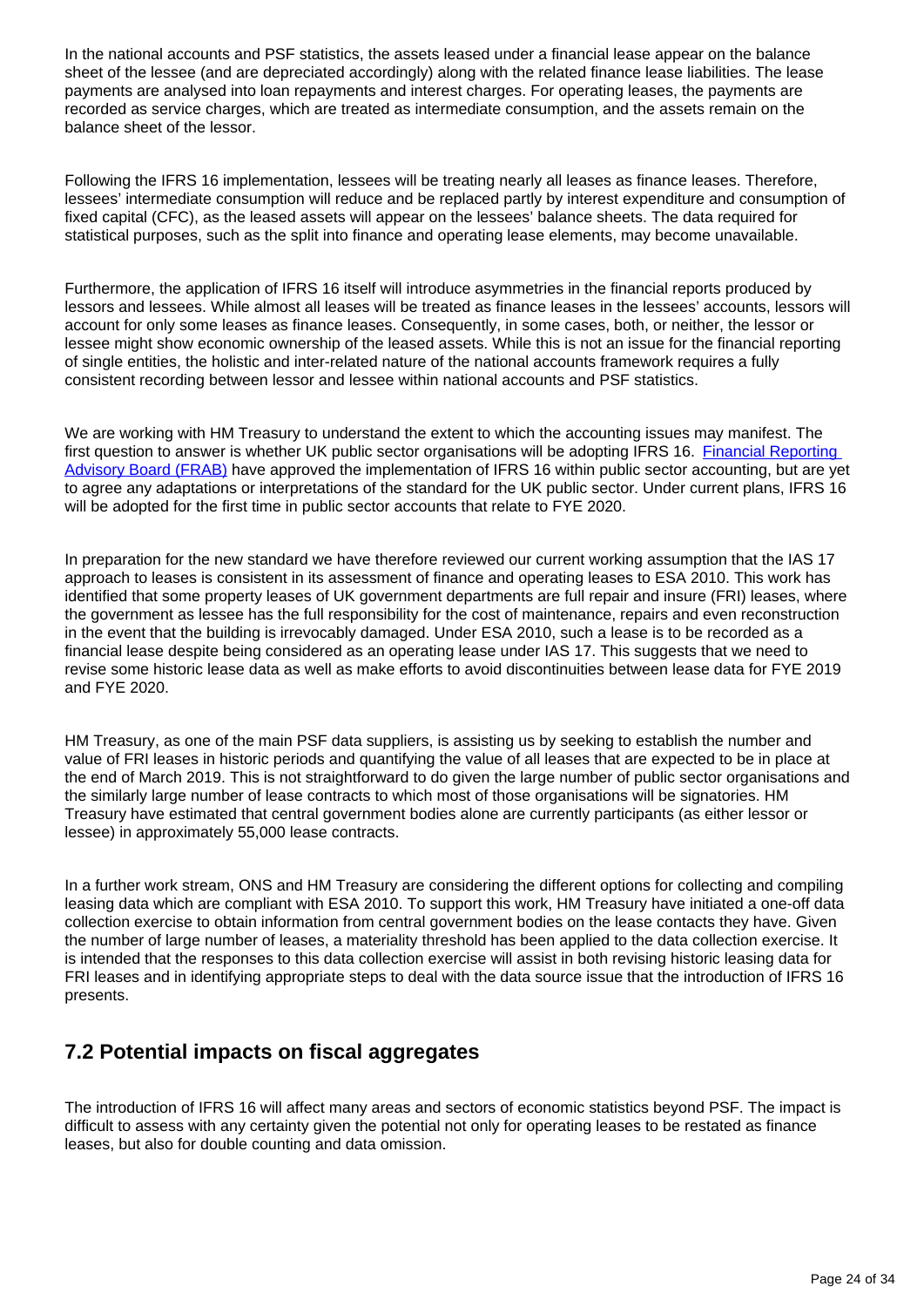As with the impacts on the wider economic statistics, the effects on the fiscal aggregates are difficult to estimate at this stage. The transition to IFRS 16, should it be implemented within the UK public sector in April 2019, would create a discontinuity in the data time series with an increased public sector net debt (PSND) and public sector net financial liabilities (PSNFL) unless data on an ESA-compliant basis remain available to ONS. PSNB will also be impacted although in which direction, and to what degree, is unknown at this stage. The reclassification of historic and existing FRI leases from operating to financial leases will result in an increase to PSND and may also increase public sector net borrowing (PSNB).

In addition to pure accounting consequences, IFRS 16 could lead to changes in the size and operation of leasing markets. Without the accounting benefits of operating leases, those who currently lease assets may buy them instead, raising the requisite finance by other means. If such changes occur, it is likely that their impacts may be difficult to identify separately from those arising from the new reporting requirements.

We will continue to work with HM Treasury to establish how best to address the challenges presented by the new IFRS 16 accounting standard. These challenges are not only limited to the recording of leases in the PSF statistics. In addition, HM Treasury will need to decide on the appropriate future budgeting treatment. Usually, the budgeting treatment follows the national accounts treatment. Therefore, should IFRS 16 be implemented for FYE 2018, the budgeting treatment may need to be decided in autumn 2018.

## <span id="page-24-0"></span>**8 . Continuous development of public sector net financial liabilities**

## **Introduction**

Public sector net debt (PSND) has long been used as the main balance sheet fiscal aggregate, however it is a [relatively narrow measure](https://www.ons.gov.uk/economy/governmentpublicsectorandtaxes/publicsectorfinance/articles/widermeasuresofpublicsectornetdebt/december2017) that does not capture all of government's financial liabilities and assets. In the 2016 Autumn statement, the Chancellor announced two new supplementary fiscal aggregates. One of them, public sector net financial liabilities (PSNFL), had a considerably wider coverage of financial instruments than PSND or the preferred EU member states' measure, general government gross debt (Maastricht debt). This meant that robust data on financial instruments such as equity, derivatives or pension liabilities, which had not been used to derive the fiscal measures historically, were required to estimate the new PSNFL aggregate.

In response to these new demands, we launched a review of some elements of the public sector balance sheet. To date, the most significant improvement has been to the estimates of the net liabilities of government in relation to funded public sector pension schemes. These new data were introduced in the August 2017 public sector finances (PSF) bulletin and have since been updated to incorporate the latest administrative data. We are now consulting on the best way to record and present the wider pensions data in the PSF statistics, as explained in Section 2 of this article.

Recently, further progress has been made in improving loan assets and equity holdings, which is the focus of this section. While the main scope of the review is the financial instruments that had not been included in the PSND measure, we may identify individual instances where assets or liabilities that contribute to PSND have to be revised. This is particularly likely in the case public corporations and units that are owned or controlled by the general government sector but which have the legal form of private companies.

### **Methodological considerations**

The review of the public sector balance sheet encompasses two principal aspects – coverage and quality. The former builds on the 2015 National Audit Office report, which identified over 3,000 legal entities in the public [sector that could be broadly described as companies](https://www.nao.org.uk/report/companies-in-government/). Such units are typically wholly owned or controlled by government but are incorporated as private companies limited by guarantees or private companies limited by shares, although they can take other legal forms  ${}^{1}$ .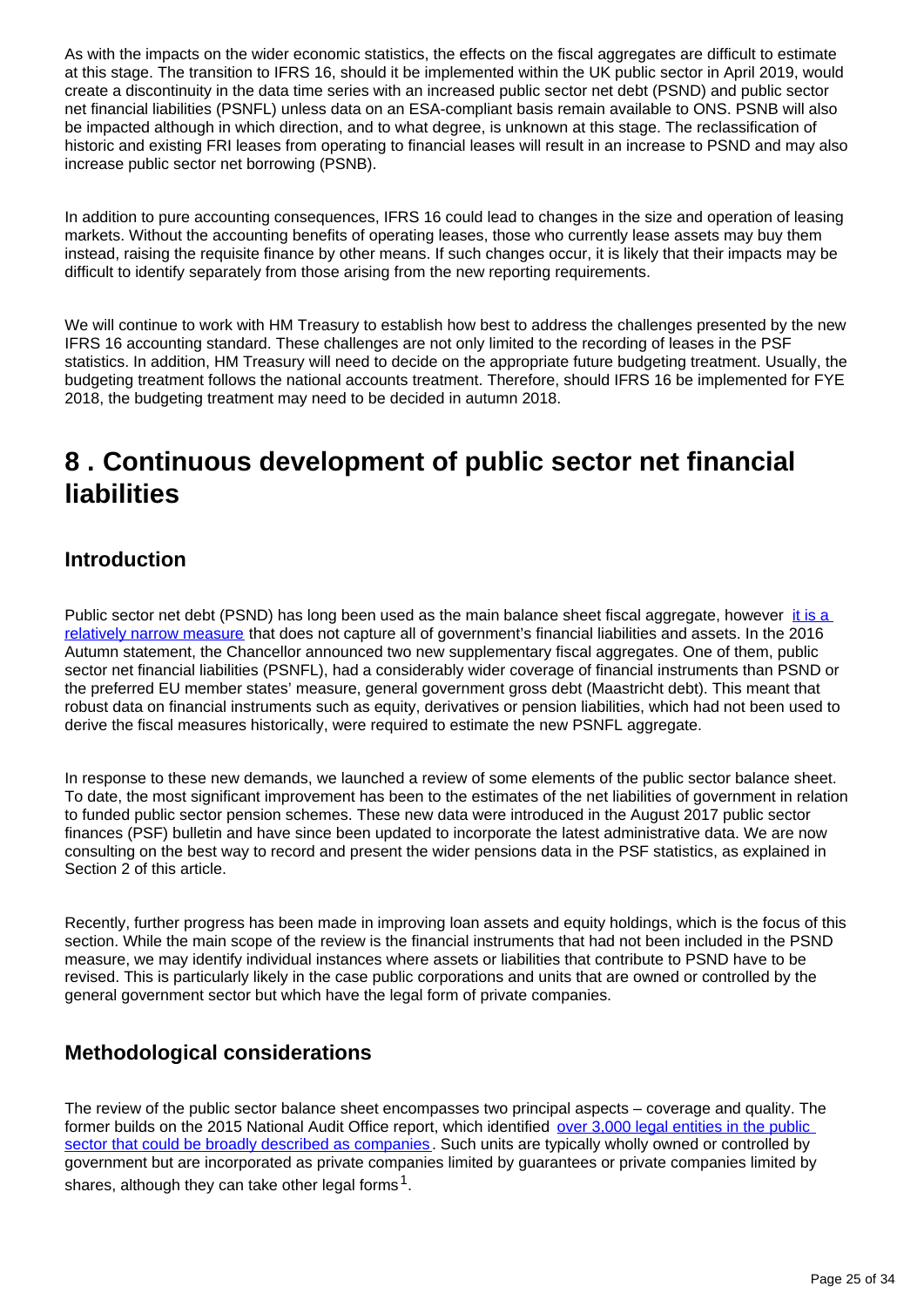For statistical purposes, most companies in question are classified to the general government sector in reflection of their economic substance. The vast majority are either consolidated in the accounts of their parent organisation, normally a government department, or are explicitly [identified as market producers by the Economic](https://www.ons.gov.uk/economy/governmentpublicsectorandtaxes/publicsectorfinance/articles/widermeasuresofpublicsectornetdebt/december2017)  [Statistics Classification Committee](https://www.ons.gov.uk/economy/governmentpublicsectorandtaxes/publicsectorfinance/articles/widermeasuresofpublicsectornetdebt/december2017) and recorded as public corporations in the PSF statistics. Generally, such units pose relatively few complications with regards to their treatment and data collection.

Yet a significant minority of companies with public sector involvement are treated as investment assets or are considered sufficiently removed from direct departmental control in accordance with the International Financial Reporting Standards (IFRS) framework, which underpins many of our relevant data sources. This means that in certain circumstances, government departments may only recognise equity assets in their subsidiaries or associates under the IFRS rules. In contrast, PSF statistics may need to record the full balance sheet of those units including any external borrowing they may have undertaken. This subset of companies requires statistical analysis on a case-by-case basis to establish the correct sector classification based on the European System of Accounts 2010: ESA 2010 framework and include their assets and liabilities in the public sector balance sheet where necessary.

The quality dimension covers the conceptual adjustments that need to be applied to the source data, which in most cases also conform to the IFRS accounting framework. We explained in the article on the wider measures of government debt that [there are important differences in recognition of financial assets and liabilities](https://www.ons.gov.uk/economy/governmentpublicsectorandtaxes/publicsectorfinance/articles/widermeasuresofpublicsectornetdebt/december2017#wider-obligations-and-potential-liabilities) under the ESA 2010 and IFRS frameworks. Furthermore, even where both frameworks recognise an asset or a liability in principle, the IFRS financial instrument categories do not always align to the ESA 2010 categories, and the same is true for the valuation.

Aside of pension liabilities that are discussed in Section 5 and leases explained in Section 6 (which are both prime examples of instruments that are recognised by both IFRS and ESA 2010 but have significant variations in scope and valuation), most improvements can be expected to the estimates of public sector equity. The concept of issuing equity such as shares is not applicable to the core government departments, however public sector units of a corporate structure may issue shares and other forms of equity. Indeed, any public sector unit may also hold equity in private organisations or international bodies such as the European Bank for Reconstruction and Development.

In PSF, intra-government holdings of equity should be consolidated, leaving only the balances with the private sector and rest of the world. The consolidation has to be applied in accordance with the units' statistical classification, and not with legal or that based on the corporate accounting standards. The quality aspect is therefore intrinsically linked to the exhaustiveness dimension of the review.

In addition to equity, another major area for improvement is trade and other accounts payable and receivable. Some component series, such as those related to taxation and social contributions, have robust data sources, however the coverage of other areas is less complete and also suffers from inconsistencies between the IFRS and ESA reporting standards as well as lack of disaggregated cash data. We will be reviewing available administrative data to supplement our existing sources and fill any identified gaps in the collection of trade and other payable and receivable data.

### **8.1 Potential impacts on fiscal aggregates**

Following the introduction of the strengthened pensions data in the August 2017 bulletin, we made the initial improvements to other assets and liabilities in the March 2018 PSF bulletin. Over the course of the next 12 months, we will be introducing further changes. We expect that as a result of the enhanced coverage, the total values of assets and liabilities reported on the public sector balance sheet should rise. However, it is harder to judge the direction of the impact on the fiscal aggregates that this overall increase in the balance sheet levels will have. Such an impact will inevitably depend on the balance between the changes in assets and liabilities, and the definitions of the aggregates themselves.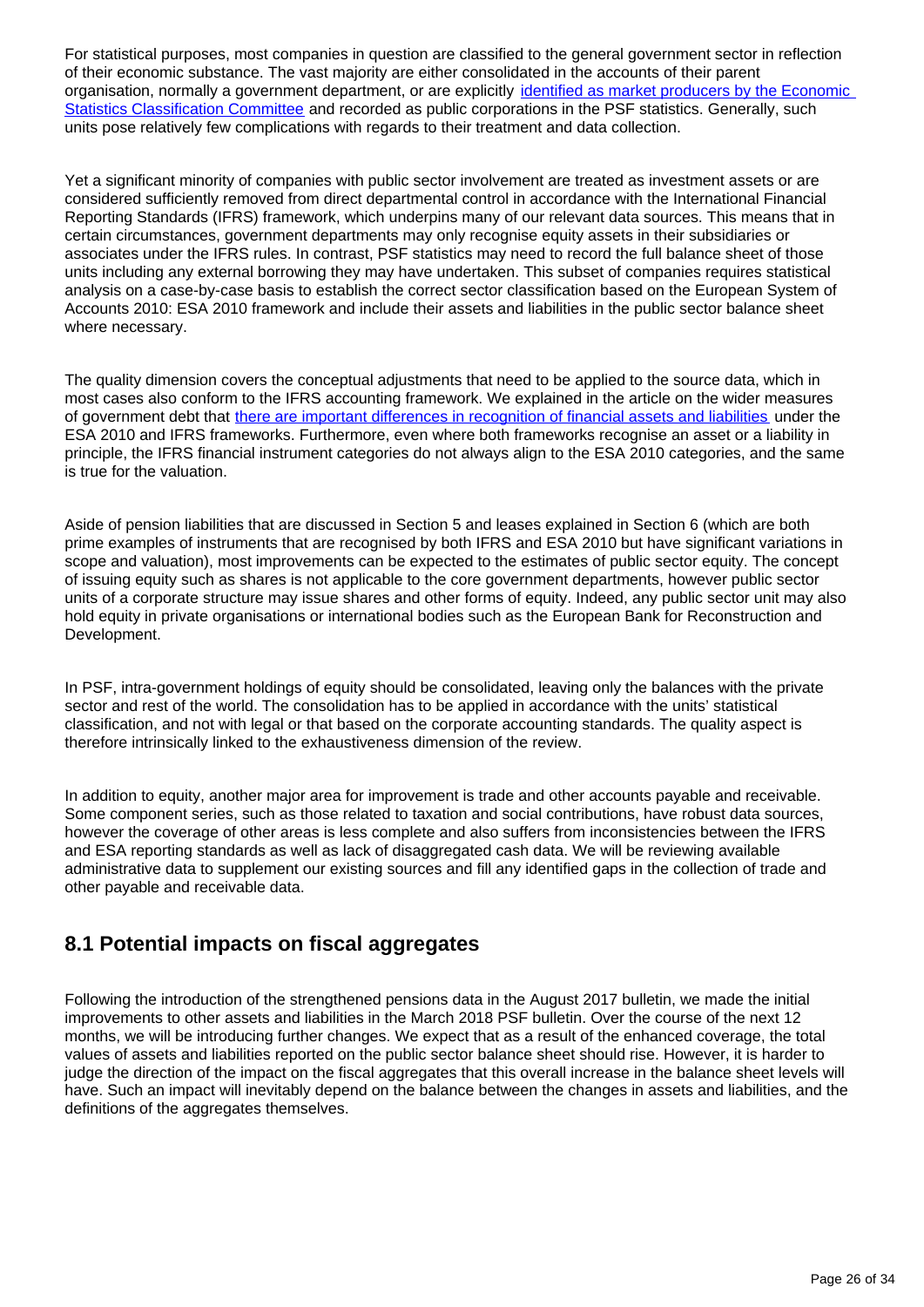PSND, being a rather restrictive measure, comprises the excess of public sector's financial liabilities (in the form of loans, debt securities, deposit holdings and currency) over its liquid financial assets (mainly foreign exchange reserves and cash deposits). It follows that it is not affected by the focus areas of the review, namely equity and other accounts payable and receivable. As a result, even though the review may lead to an increased estimate of public sector's overall [net financial worth,](https://www.ons.gov.uk/economy/governmentpublicsectorandtaxes/publicsectorfinance/methodologies/monthlystatisticsonthepublicsectorfinancesamethodologicalguide) the potential upward revisions to PSND are not likely to be significant.

Unlike PSND, PSNFL encompasses a wider range of financial instruments and is likely to benefit from the improved recording of illiquid assets. It is worth remembering that we have already strengthened the data related to public sector net pension liabilities, thereby increasing PSNFL, and expect most of the improvements to affect the asset side of the balance sheet.

We expect to implement changes to PSNFL in stages given the continuous nature of the work, as such, we would expect changes in 2018 and 2019. It is also likely that changes made will not be particularly large in the context of PSNFL. For example, the major improvements to loan and equity assets in the March 2018 bulletin were of approximately £7.3 billion while PSNFL was approximately £1.4 trillion at the end of 2017.

### **Notes for: Continuous development of public sector net financial liabilities**

1. In legal context, the term private limited corporation means that the equity cannot be publicly traded. In contract, the shares of public limited corporations can be sold on the market. However, throughout the rest of this article, we use terms public or private to denote statistical classification, unless otherwise stated.

## <span id="page-26-0"></span>**9 . Eurostat reviews**

### **Introduction**

Fiscal statistics submitted to the European Commission's Directorate-General for statistics, Eurostat, are used to monitor the UK government's debt and deficit against the excessive deficit procedure criteria (EDP) stipulated in the Maastricht Treaty. As part of their role, Eurostat work with the EU member states to ensure that the methodologies employed by those member states are robust and follow the relevant statistical guidance.

One way in which Eurostat performs these quality assurance activities is through visits to member states (known as EDP standard dialogue visits) where they meet with the statistical compilers to assess their methods and processes. These visits usually occur once every two years. The last dialogue visit to the UK was in May 2017, in which Eurostat's main focus was to review our quality framework, audit and internal control arrangements, as well as data sources used for EDP data compilation. Eurostat also reviewed a number of methodological issues, sector classification of units and the arrangements we have in place for the assessment and recording of [public](https://www.gov.uk/government/collections/public-private-partnerships)[private partnerships](https://www.gov.uk/government/collections/public-private-partnerships) (PPPs).

After Eurostat have concluded their reviews, they identify areas that require further action, either by the member state or by Eurostat. During the May 2017 dialogue visit, Eurostat identified 37 action points, of which 28 were to be completed by the UK<sup>1</sup>. Full details of the visit and action points are available in the  $Final Findings of the EDP$ </u> [dialogue visit to the UK](http://ec.europa.eu/eurostat/documents/1015035/8054610/Final-findings-EDP-dialogue-visit-UK-16-17-May-2017.pdf/7a53c1d0-34a9-4c17-92ea-10361ad17e3b) report recently published by Eurostat.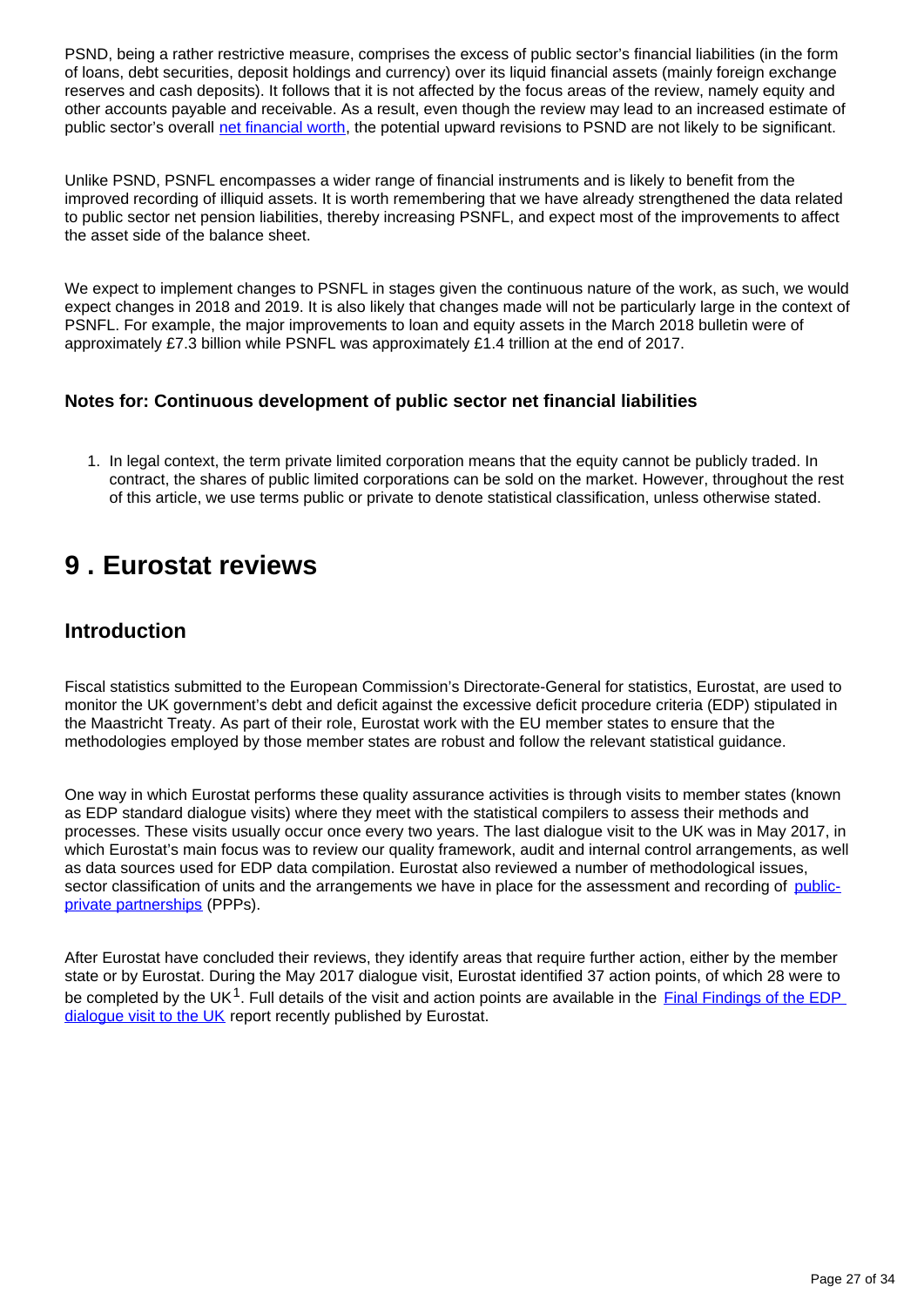## **9.1 Excessive deficit procedure action points**

At times, the statistical guidance in the European System of Accounts 2010: ESA 2010 and the associated manuals may not be fully clear or could be interpreted in more than one way. As such, it is possible for Eurostat to come to a different view on a statistical treatment or classification to that concluded by ONS. During the May 2017 UK dialogue visit Eurostat raised a number of areas as action points, where they wanted ONS to provide more information to assist Eurostat in assessing the treatment or classification followed in the UK. Generally, we expect that Eurostat will agree with our methodological treatment but there is always the possibility that they might not, with resultant consequences for the fiscal aggregates. Below is a list of those outstanding action points still being considered by Eurostat, excluding action points related to the impact of the new International Financial Reporting Standards (IFRS) treatment of leases as well as student loans, both of which are dealt with in the earlier sections of this article.

## **EDP Action Point 10: Classification of Private Finance 2 (PF2) model**

We have provided to Eurostat our provisional analysis of the classification of HM Treasury's Private Finance 2 (PF2) model, in which we concluded that the framework, if followed, would lead to the assets of the public private partnerships being recorded off government balance sheet. Eurostat are considering our classification assessment against the international statistical manuals.

## **EDP Action Point 15: Review of NACE O bodies**

Nomenclature Statistique des activités économiques dans la Communauté européenne (NACE) is the statistical classification of economic activities in the European Community and the NACE O category relates to public administration and defence. ESA 2010 stipulates that activities recorded as NACE O are by definition non-market in nature. This means that the activities of public corporations, which are market bodies, should not be recorded in NACE O and led Eurostat to wonder whether some of the NACE O bodies recorded by the UK as public corporations might not be more appropriately classified as government bodies. Public bodies which ONS were asked to review include Companies House, Driving and Vehicle Standards Agency, Land Registry, Medicines and Health Products Regulatory Agency, Intellectual Property Office, Registers of Scotland and Wales Audit Office. We are currently in the process of carrying out the requested classification review of these bodies.

## **EDP Action Point 17: Change in recording of corporate taxes**

In February 2017, we [improved the accrual methodology](https://www.ons.gov.uk/releases/corporationtaxbankcorporationtaxsurchargeandthebanklevy) used for corporate taxes to better reflect the timing of the economic event to which the tax relates. Prior to February 2017, we recorded corporation tax according to the timing of the cash receipts with no adjustments. Eurostat have expressed some concern with regards to length of the time adjustment and possible revisions that could result from using forecast data in recent periods. We continue to respond to Eurostat queries and have discussed the improved accrual methodology in international statistical fora.

## **EDP Action Point 22: Classification of housing associations**

In October 2015, we reclassified English housing associations from the private sector to the public sector and subsequently also reclassified similar housing bodies in Wales, Scotland and Northern Ireland to the public sector. Following changes to the legislative framework applying to English housing associations, they were reclassified again to the private sector with effect from November 2017. We have shared with Eurostat the basis of our classification assessment for housing associations and Eurostat are considering whether it fully conforms to the international statistical guidance.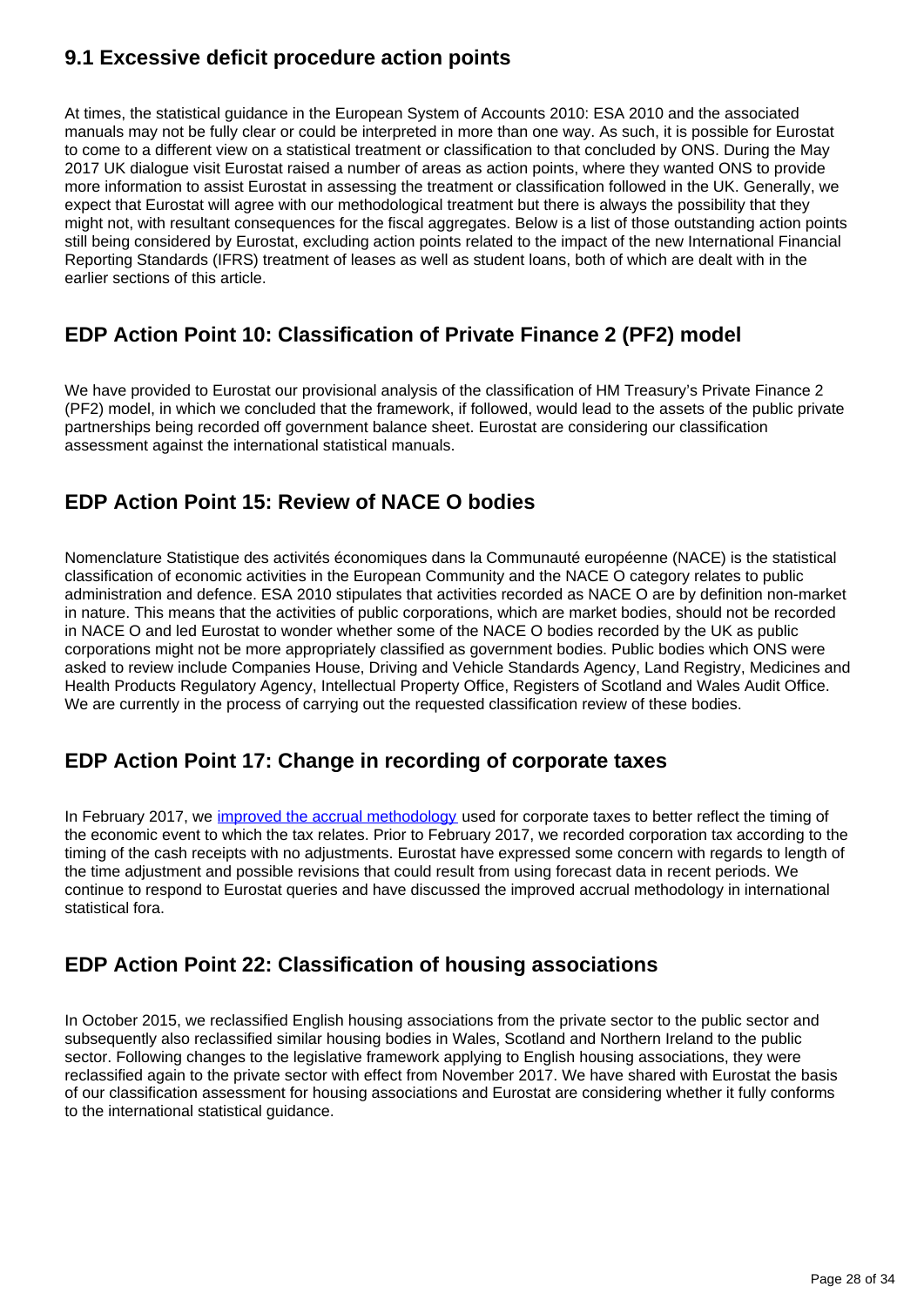## **EDP Action Point 26: Classification of Welsh and Scottish PPP models**

We have provided to Eurostat our analysis of the classification of the Welsh Government's PPP model and the Scottish "Hub" model, in which we concluded that both frameworks, if followed, would lead to the assets of the public private-partnerships being recorded off government balance sheet within the PSF statistics and UK National Accounts. Eurostat have confirmed our treatment of the Welsh model in [a published letter](http://ec.europa.eu/eurostat/web/government-finance-statistics/methodology/advice-to-member-states) and are currently considering our classification assessment of the Scottish "Hub" model against the international statistical manuals.

### **EDP Action Point 29: Hinkley Point C nuclear power plant**

In September 2017, we announced that we had reviewed the contract documents relating to the construction of the Hinkley Point C nuclear power plant and concluded that the arrangements were such that the power plant assets should be statistically recorded on the balance sheet of the private sector and not the UK government. We have shared with Eurostat the basis of our classification assessment for Hinkley Point C.

#### **Notes for: Eurostat reviews**

1. Where required, ONS will involve other government departments in the completion of the action points.

## <span id="page-28-0"></span>**10 . International Monetary Fund's Government Finance Statistics framework**

The International Monetary Fund's (IMF) **Fiscal Transparency Code** (the Code) is the international standard for disclosure of information about public finances. The Code comprises a set of principles built around four pillars: fiscal reporting; fiscal forecasting and budgeting; fiscal risk analysis and management; and resource revenue management.

In July 2016, the IMF conducted a fiscal transparency evaluation, in which the UK scored highly, reflecting the "underlying strength of fiscal institutions and ongoing efforts to improve transparency of public finances"  $1$ . A report of the evaluation and recommendations for the UK [was published by the IMF in November 2016](http://www.imf.org/en/Publications/CR/Issues/2016/12/31/United-Kingdom-Fiscal-Transparency-Evaluation-44395). A number of recommendations were highlighted in the report based on the four pillars of the Code. There are two recommendations related to fiscal reporting that we have been working to address: to extend the coverage of data on stock positions of public sector assets and liabilities, and to add a set of tables compiled under alternative international statistical standards $^2$ .

We have largely addressed the former recommendation through the introduction of public sector net financial liabilities (PSNFL) aggregate and we continue to improve the quality of the underlying data. To address the latter recommendation, we are looking to increase our compliance with the IMF's government finance statistics framework, for which the underlying manual is the Government Finance Statistics Manual 2014: GFSM 2014. This framework is followed by the majority of countries in the world and the data, including that for the UK, are published in the **[IMF Yearbook](http://www.imf.org/en/Data)**. The primary purpose of GFSM 2014 is to provide a comprehensive conceptual and reporting framework suitable for analysing and evaluating fiscal policy, encompassing general government and the broader public sector.

The UK public sector finance (PSF) statistics are based on national accounts concepts and rules that are primarily derived from the European System of Accounts 2010: ESA 2010, which in turn is based on the international System of National Accounts 2008: SNA 2008. As such, the PSF statistics are already comparable at an international level, particularly with other EU member states.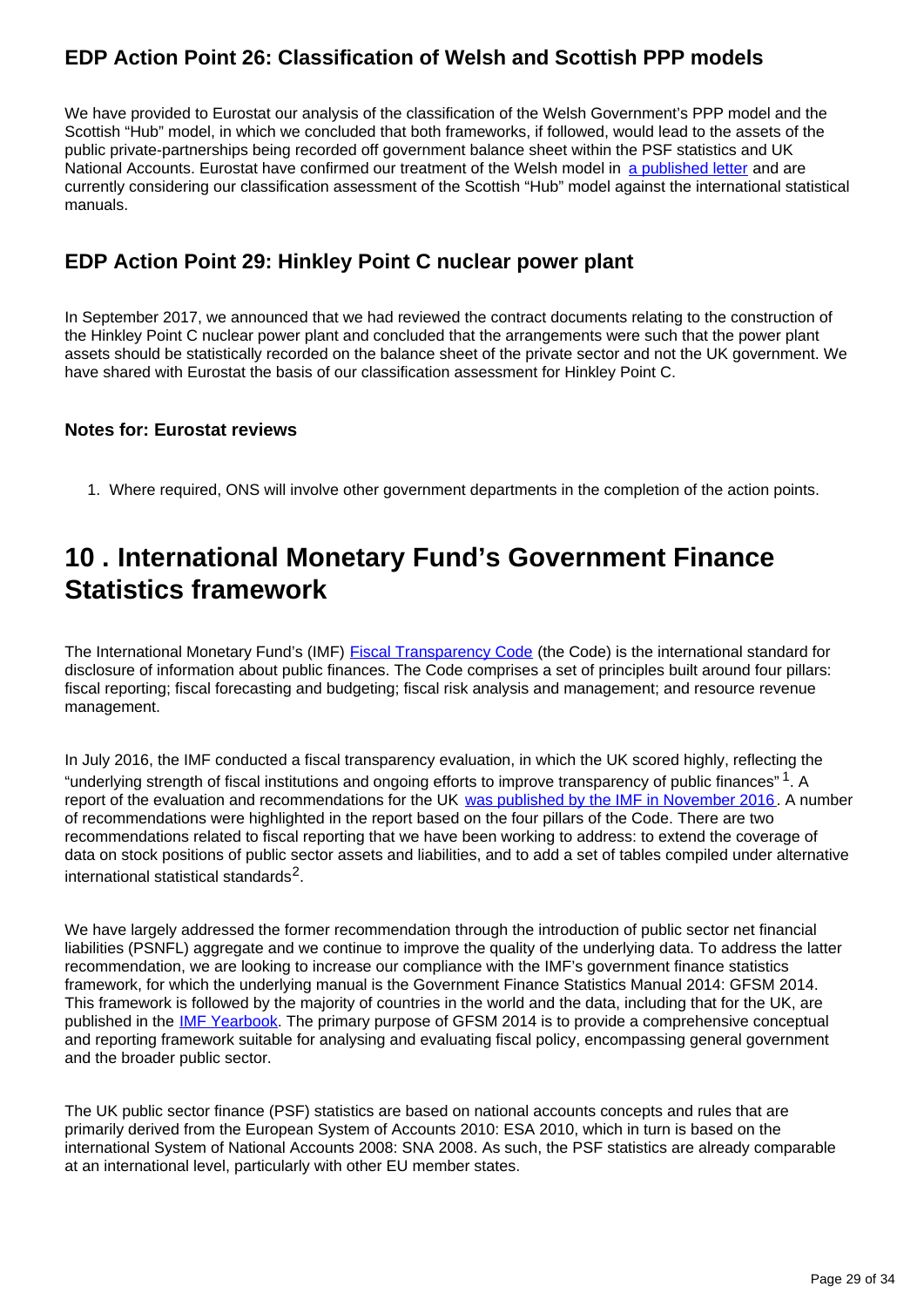SNA 2008 and ESA 2010 record government transactions according to their involvement in the measurement of production, generation, distribution and use of income as well as capital and financial account transactions. SNA 2008 and ESA 2010 also look to reconcile the accounts and balance sheet positions across all sectors. Therefore, the analytical purpose is to understand the interactions between all sectors of the economy and assess their impacts on the economy.

Although GFSM 2014 is largely based on SNA 2008, hence consistent with ESA 2010, some differences exist thanks to the analytical purposes of each framework. The two main areas of divergence relate to own-account capital formation and social protection, mainly employment-related pensions. Other smaller areas of difference include social transfers in kind or financial intermediation services indirectly measured. While own-account capital formation is treated differently in each framework, the impact on PSNB is still the same and therefore not discussed further.

GFSM 2014 requires the liability for all unfunded employment-related pension schemes to be included in the statistics, whereas ESA and SNA allow these to be excluded from the core accounts and reported in supplementary tables. A further difference related to pensions is the recording of social contributions and social benefits. ESA and SNA record these as revenue and expense while GFSM 2014 treats these as either revenue and expense or transactions in liabilities. Owing to these differences, it is likely that the estimate of public sector net borrowing (PSNB) produced under both frameworks would be different.

Although not strictly a difference between GFSM 2014 and ESA 2010, the rules around the recording of publicprivate partnerships (PPPs) are much more prescriptive in ESA 2010 and the associated MGDD, than they are in GFSM 2014 and SNA 2008. This is particularly true in relation to the guidance on whether the assets of the PPPs should be on the government balance sheet or not. Therefore, as part of meeting IMF's recommendation 1.1c we will consider the most appropriate recording of UK PPPs under GFSM 2014.

In 2012, the IMF established the Special Data Dissemination Standard Plus (SDDS+), as a third tier of the IMF's Data Standards Initiatives to address data gaps revealed during the financial crisis. Adherence to the SDDS+ are voluntary, however this represents best practise and the UK government has previously expressed an intention to be a signatory to SDDS+. Although the UK is not yet SDDS+ compliant, we intend to begin to publish the two SDDS+ tables related to government finances as part of the PSF statistics.

Publishing these GFSM 2014 consistent tables should address IMF's recommendation 1.1c. We plan to initially publish tables, excluding unfunded employment-related pensions, by Spring 2019. By end-2019, we aim to improve these tables to comply with the GFSM 2014 treatment of unfunded employment-related pensions.

#### **Notes for: International Monetary Fund's Government Finance Statistics framework**

#### 1. **[IMF Publishes Fiscal Transparency Evaluation of the United Kingdom](https://www.imf.org/en/News/Articles/2016/11/16/PR16509-UK-IMF-Publishes-Fiscal-Transparency-Evaluation-for-the-United-Kingdom)**, November 2016.

2. The recommendations read as follows: Recommendation 1.1b: Expanding the coverage of data on stock positions of all public sector assets and liabilities in the PSF. This would allow policy makers to more effectively manage the available assets and take into account the long-term implications of current policy decisions. Recommendation 1.1c: Adding a set of tables to the PSF, compiled under alternative international statistical standards. This would allow the PSF to include statistical data produced under a framework that is closer to IFRS, for example regarding the recognition of civil servant's pension entitlements and PPP (Public Private Partnerships) arrangements, two of the largest reconciliation items between national accounts and WGA (Whole of Government Accounts).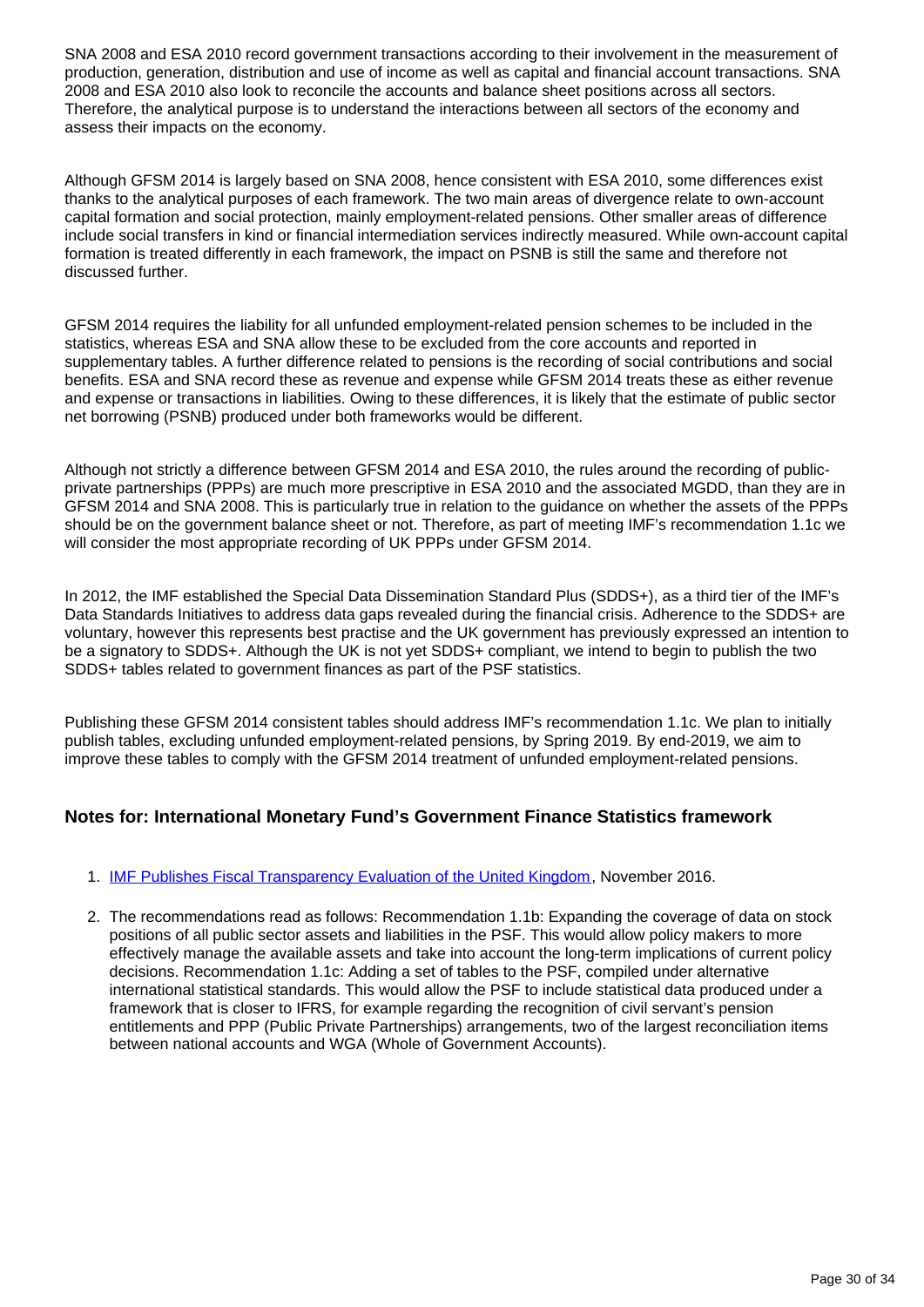## <span id="page-30-0"></span>**11 . Other developments**

Earlier sections described the main developments that will impact the public sector finances (PSF). This section focusses on other, smaller changes that will be implemented over the coming months. Such changes, while beneficial to the quality of PSF statistics, could be considered to have less impact on the fiscal aggregates or may already meet the compliance requirements.

## **National non-domestic rates and council tax**

The European System of Accounts 2010: ESA 2010 suggests two methods for estimating accrued tax revenue  $^1$ :

- 1. Using assessments and declarations, however these amounts are to be adjusted by a coefficient to reflect amounts that are never collected.
- 2. Using the time-adjusted cash method, which involves lagging cash receipts.

The UK uses the time-adjusted cash method for almost all taxes; accrued revenue for national non-domestic rates (NNDR) are however arrived at using a methodology that is based partially on what could be considered an assessment of what is expected to be collected and some cash information.

We have begun reviewing this methodology, working with relevant government departments to ensure all aspects of NNDR are reflected in accordance with the guidance. We expect to make changes within the next 12 months, initially focussing on England. These changes will impact public sector net borrowing (PSNB) and public sector net financial liabilities (PSNFL) historically and in the present time period.

As council tax data are provided by the same data sources and share some similarities in their administration, we will also be reviewing the methodology used to derive accrued council tax. However, we expect this work to commence after the completion and implementation of NNDR changes.

### **Ministry of Defence inventories and other data**

The Ministry of Defence (MoD) has been granted a one-off amnesty to remove obsolete items from its balance sheet in the financial year ending March 2018. [Latest estimates](https://www.parliament.uk/documents/commons-committees/defence/180131_SE-2017-18_MoD-Memo.pdf) suggest that this could result in writing-off or disposing of up to £0.5 billion worth of obsolete items.

ESA 2010 and theManual on Government Debt and Deficit: MGDD 2016 provide clear guidance on the recording of military expenditure<sup>2</sup>. Using this quidance, we have concluded that the initial purchase of these items will be backdated and recorded under acquisition of inventories. This will increase PSNB each year of purchase. The writing-off of the obsolescent items (the Amnesty) however, will not impact PSNB, but will affect current and capital expenditure in an opposite but equal way.

We are working with MoD to source the data we need to fully reflect the impacts of the Amnesty on the PSF statistics and expect to complete this work in the next six months. In addition to inventories, we are working with MoD to ensure other aspects of military expenditure, in particular data on single use military equipment (SUME) are correctly recorded. Any changes could impact the fiscal aggregates.

#### **Notes for: Other developments**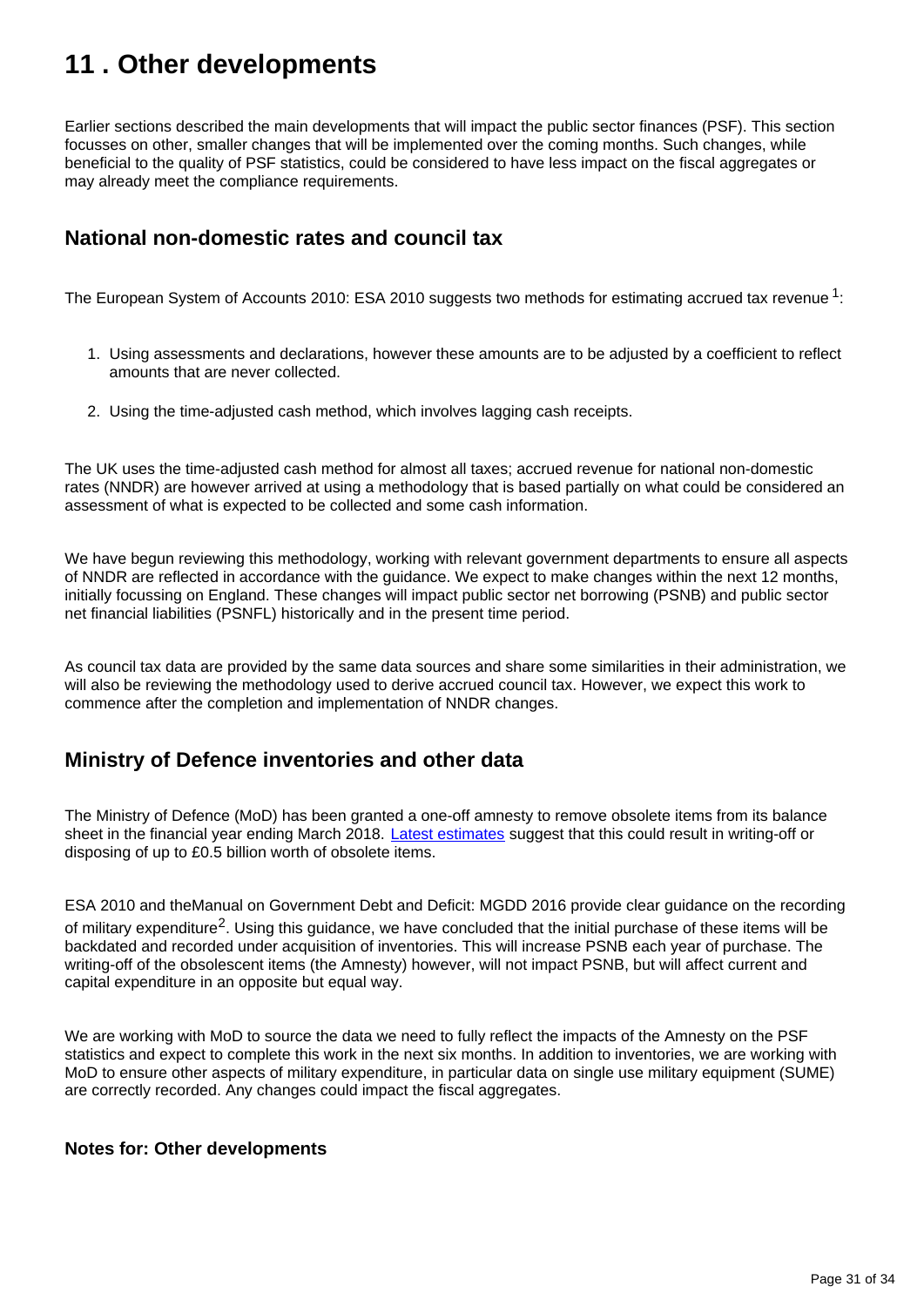- 1. European System of Accounts 2010 paragraph 4.27.
- 2. European System of Accounts 2010 paragraphs 20.190, 20.191 and 20.192; Manual on Government Debt and Deficit 2016 Part II.5.

## <span id="page-31-0"></span>**12 . Conclusion**

The development of methodology is a continuous process, both for ONS and for the international statistical community. The United Nations, Eurostat, the Organisation for the Economic Cooperation and Development, the International Monetary Fund and national statistical institutes, all contribute to improving the framework for compiling national accounts and wider economic statistics. These changes in the international guidance, while prompted by the need for statistics to keep pace with the evolving nature of the economy, can cause discontinuities in data reporting or complicate the understanding of statistics at the point of implementation. The same can be said about the assumptions underlying our economic models, which have to be reviewed periodically to remain relevant. An example of such a review is our work on the Perpetual Inventory Method explained in Section 6.

This article has sought to increase the visibility of ongoing and planned methodological improvements that may impact the UK fiscal aggregates reported within the monthly public sector finance (PSF) statistics. A large part of the article has focussed on the current methodological considerations for student loans. This reflects the size of the potential impacts on the fiscal aggregates from this methodological improvement as well as the relative complexity of the topic.

Other improvements covered within the article are those related to pensions, depreciation, leases, and the coverage of public sector net financial liabilities (PSNFL). We are also working on expanding PSF to include tables which are fully compliant with the International Monetary Fund's government finance statistics framework. This latter piece of work will expand the balance sheet coverage currently included within the PSF statistics, in particular through the inclusion of unfunded pension liabilities.

Most of the improvements discussed in this article are expected to be delivered in 2019 although in some instances the improvements may take longer to implement, depending on the complexity of the issue and its solution.

We recognise that detailing the likely numerical impact of the ongoing or planned methodology improvements is helpful for providing users with the means to assess the potential impact on the fiscal aggregates and possible future government policies. Therefore, where possible, we have included that information. However, owing to the nature of some of the changes it has not been feasible to include this information in all cases.

This article is a first publication of its kind and for this reason, we would like to invite your views on the format, accessibility and usefulness of the information provided. You can email your feedback to psa@ons.gov.uk. We will review all responses received and decide how best to address the issues raised. You can also post your feedback to:

David Bailey Room 1.264 Office for National Statistics Government Buildings Cardiff Road **Newport** NP10 8XG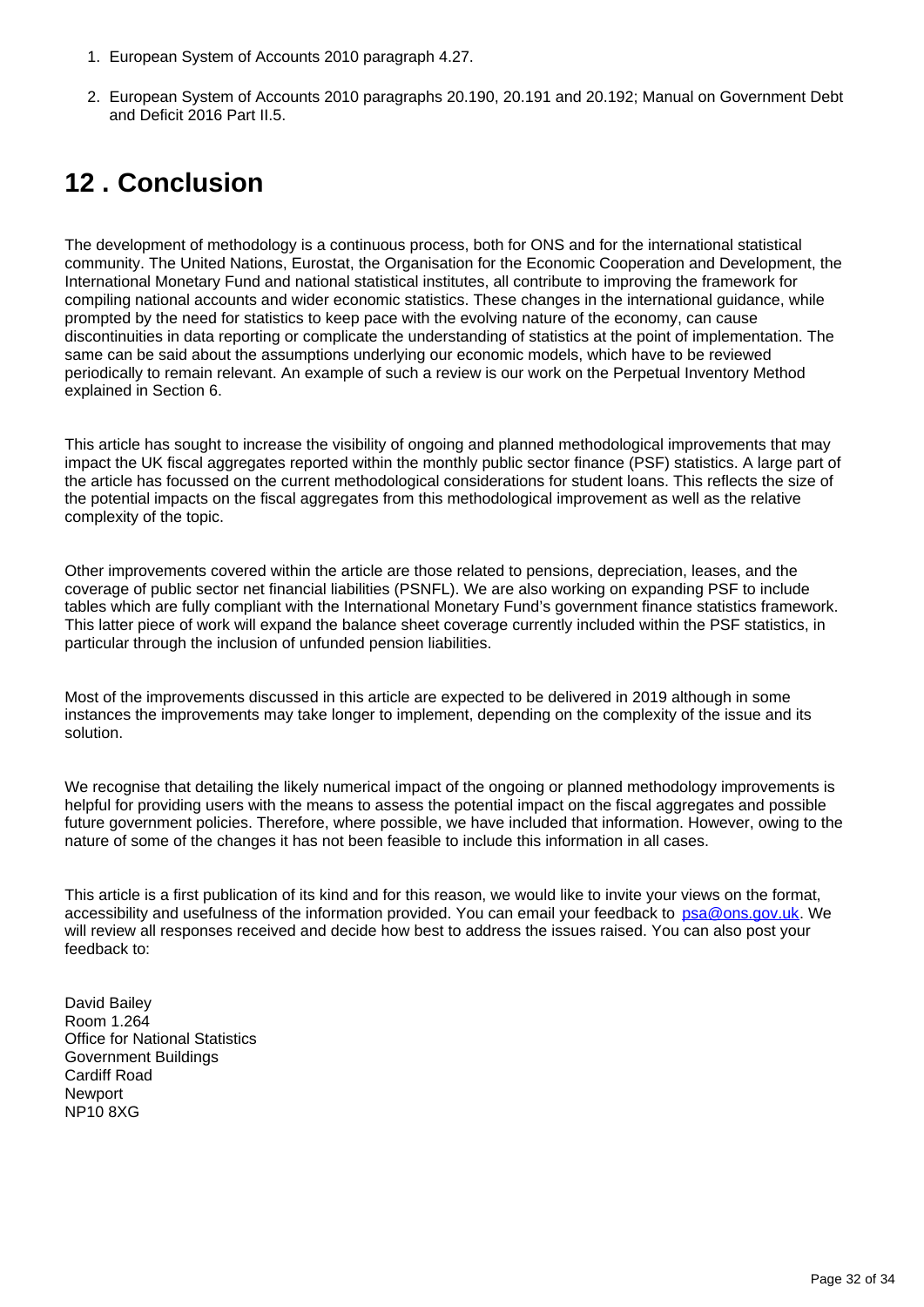## <span id="page-32-0"></span>**13 . Annex 1. Effects of student loan transactions on public sector net debt by approach**

| <b>Transaction</b>                                                                  | <b>Current</b><br>treatment as<br><b>loans</b>          | <b>Approach 1:</b><br>Revenue<br>and<br>expenditure | Approach 2:<br>Recording<br>interest when<br>actually paid | Approach 3:<br><b>Hybrid</b><br>treatment of<br>loan extension | Approach 4:<br>Net cost to<br>government                |
|-------------------------------------------------------------------------------------|---------------------------------------------------------|-----------------------------------------------------|------------------------------------------------------------|----------------------------------------------------------------|---------------------------------------------------------|
| Extension of student<br>loan                                                        | Increases by<br>full value of<br>outlay                 | Increases by<br>full value of<br>outlay             | Increases by full<br>value of outlay                       | Increases by full<br>value of outlay                           | Increases by<br>full value of<br>outlay                 |
| Interest accrual on<br>student loan                                                 | No effect                                               | No effect                                           | No effect                                                  | No effect                                                      | No effect                                               |
| Repayment of student<br>loan                                                        | Decreases by<br>full value of<br>repayment              | Decreases<br>by full value<br>of repayment          | Decreases by full<br>value of<br>repayment                 | Decreases by<br>full value of<br>repayment                     | Decreases as<br>repayment is<br>made                    |
| Outstanding balance is<br>written off                                               | No effect                                               | No effect                                           | No effect                                                  | No effect                                                      | No effect                                               |
| Student loans are sold<br>off at a price below<br>nominal value before<br>write-off | Decreases by<br>value of cash<br>received from<br>sale* | No direct<br>effect                                 | Decreases by<br>value of cash<br>received from<br>sale*    | Decreases by<br>value of cash<br>received from<br>sale*        | Decreases by<br>value of cash<br>received from<br>sale* |

**Annex 1. Effects of student loan transactions on public sector net debt by approach**

Source: Office for National Statistics

Notes:

1. \* In the event of a sale, government ceases to benefit from any repayments and interest accruals, which may contribute to an increase of the fiscal aggregates over time. The precise mechanism and impact would vary by approach. Additionally, the sale and the write-offs may also lead to re-assessment of the amounts that have to be recorded as expenditure under approaches 3 and 4.

2. No sale is recognised under the revenue and expenditure approach. The transaction is considered a securitisation of future revenue flows, in accordance with the European System of Accounts 2010 paragraph 20.263. The sale proceeds increase the cash assets of government; however, a new loan liability is recorded resulting in no impact on PSND.